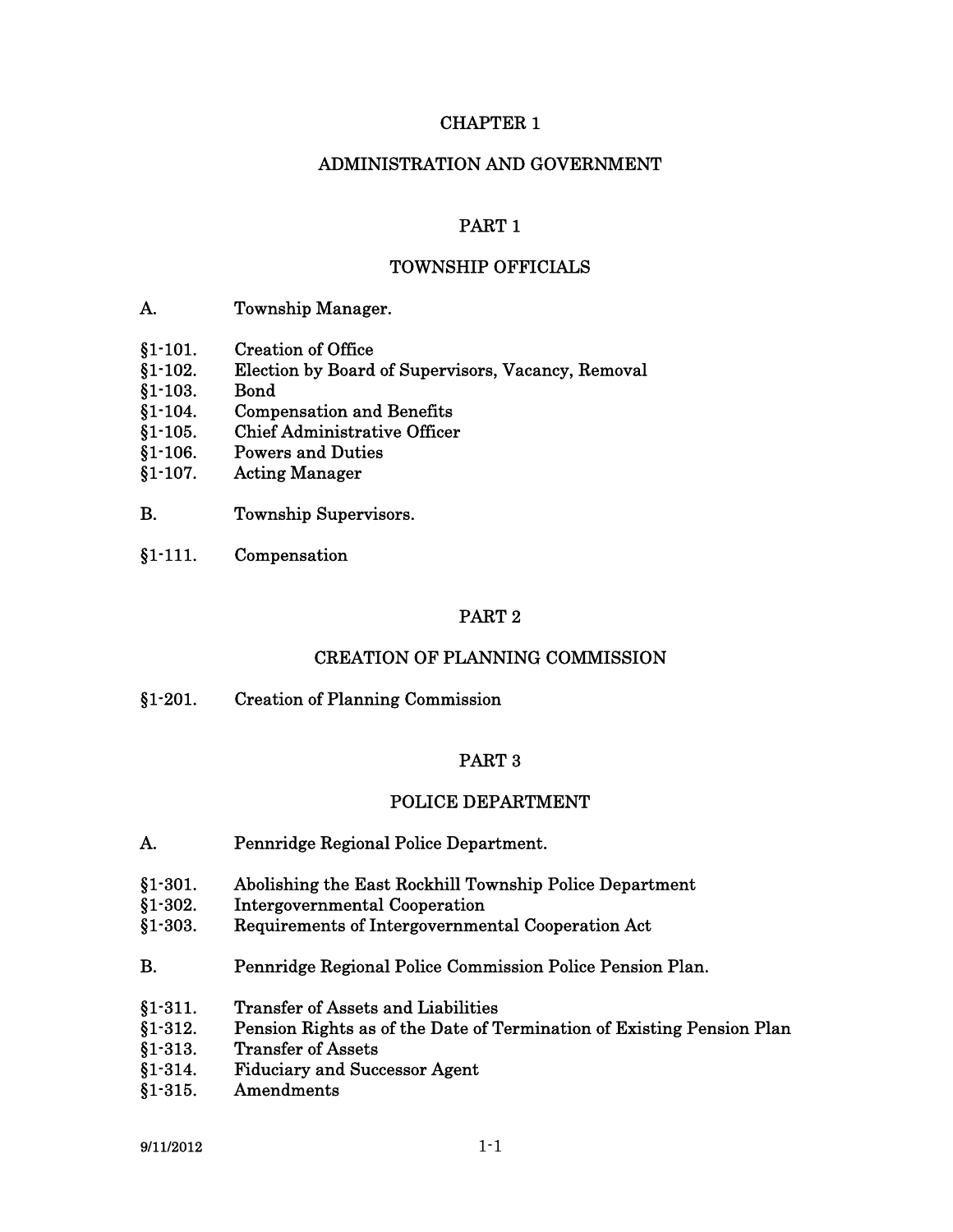### NONUNIFORMED EMPLOYEES PENSION PLAN

- §1-401. Enrollment of Employees
- §1-402. Membership
- §1-403. Credit for Prior Service
- §1-404. Payment
- §1-405. Benefits
- §1-406. Certified Copy to be Filed

### PART 5

#### PARK AND RECREATION BOARD

- §1-501. Establishment
- §1-502. Organization
- §1-503. Powers and Duties
- §1-504. Audit and Reports

### PART 6

### PENNRIDGE WASTEWATER TREATMENT AUTHORITY

- §1-601. Intention
- §1-602. Application
- §1-603. Notice
- §1-604. Filing of Application
- §1-605. Membership
- §1-606. Amendments

#### PART 7

### WATER DEPARTMENT

- §1-701. Authorization to Establish
- §1-702. Study to be Undertaken
- §1-703. Authority to Enter Into Agreement
- §1-704. Connection Fees and Rental Fees
- §1-705. Exclusive Water Service.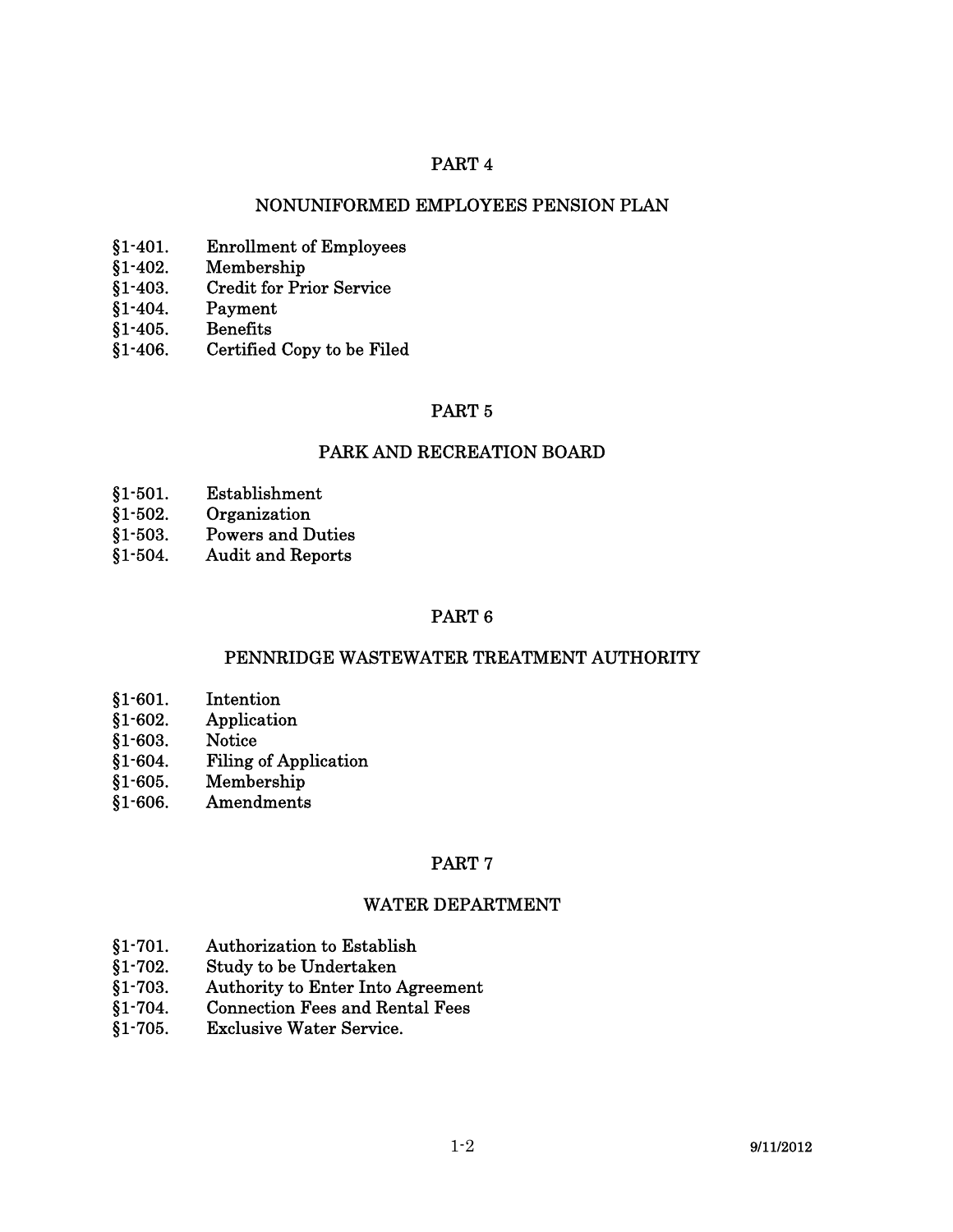### REIMBURSEMENT OF COSTS FOR INDUSTRIAL ACCIDENTS

§1-801. Definitions

§1-802. Cost of Industrial Accidents

### PART 9

#### PUBLIC RECORDS

- §1-901. Information Request Form
- §1-902. Open Records Officer
- §1-903. Access Requests
- §1-904. Access; Time for Response; Exceptions
- §1-905. Denial of Access
- §1-906. Appeal Procedure
- §1-907. Fee Schedule

#### PART 10

#### EMERGENCY COST REIMBURSEMENT

- §1-1001. Title
- §1-1002. Authority, Findings and Purpose
- §1-1003. Recovery of Costs
- §1-1004. Responsibility of the Township
- §1-1005. Revocation of Grant of Authority

### PART 11

#### MUNICIPAL CLAIMS: INTEREST AND ATTORNEYS' FEES

- §1-1101. Attorneys' Fees.
- §1-1002. Notice.
- §1-1003. Interest.

### Appendix A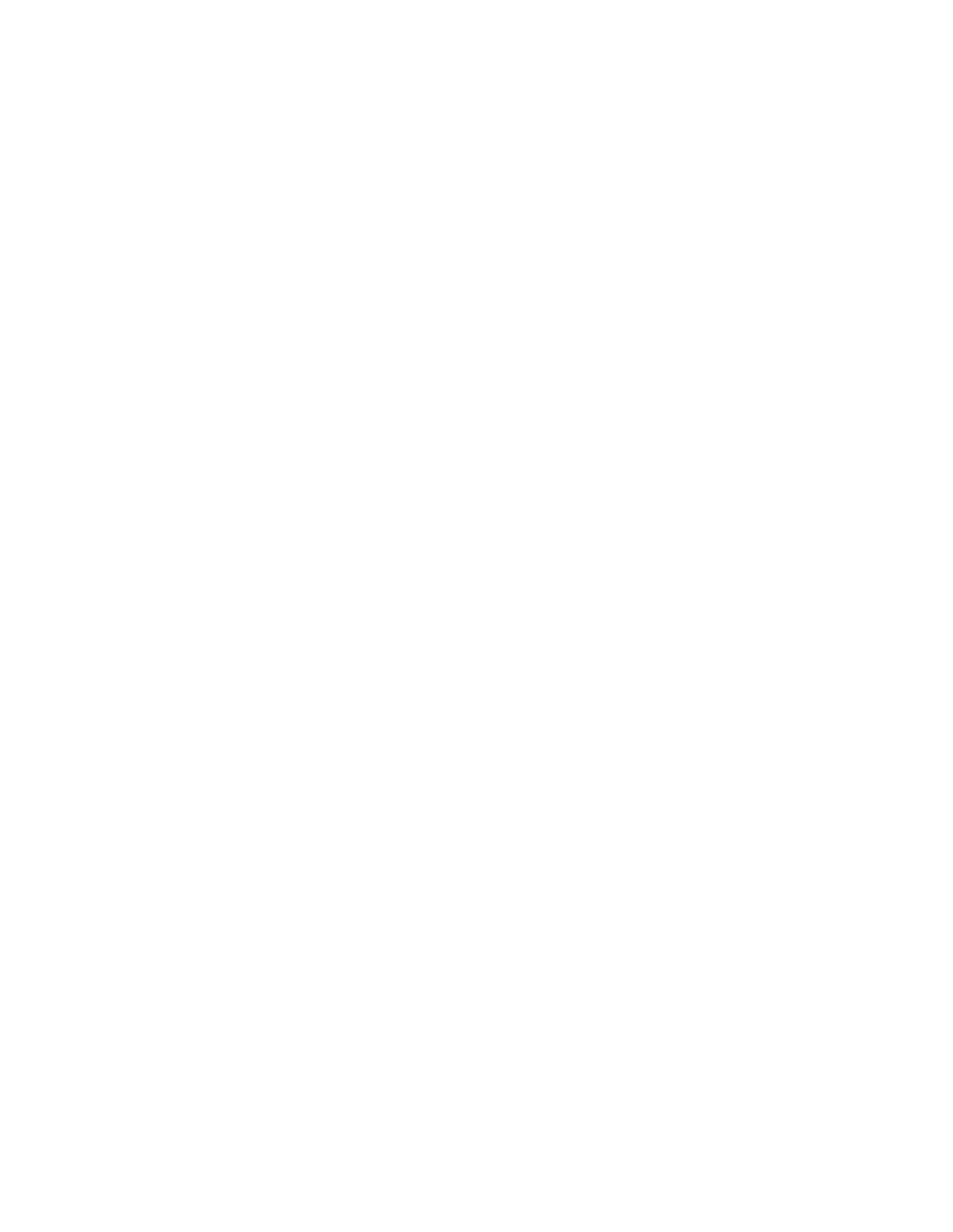### TOWNSHIP OFFICIALS

# A. Township Manager.

# §1-101. Creation of Office.

The office of Township Manager is hereby created by the Board of Supervisors of East Rockhill Township; subject, nevertheless to the right of the Board of Supervisors of East Rockhill Township to abolish such office at any time by ordinance.

(Ord. 152, 1/15/1993, §1)

# §1-102. Election by Board of Supervisors, Vacancy, Removal.

- 1. The Board of Supervisors of East Rockhill Township shall elect by a majority vote of all its members one person to fill the office of Township Manager who shall serve until his or her successor is elected and has qualified.
- 2. In the case of a vacancy in the position of Township Manager, the Board of Supervisors of East Rockhill Township shall fill said office by a majority vote of said Supervisors.
- 3. The Township Manager shall, however, be subject to removal at any time by a majority vote of the members of the Board of Supervisors of East Rockhill Township.

(Ord. 152, 1/15/1993, §2)

### §1-103. Bond.

Before entering upon his or her duties, the Township Manager shall give bond to the Township of East Rockhill, with corporate surety, in the amount of at least \$250,000, subject to increase by the Board of Supervisors, conditioned for the faithful performance of his or her duties, with the premium of said bond to be paid by the Township of East Rockhill. The bond of the Township Manager may be included in, and the Township Manager may be bonded under, any blanket bond now in effect for other Township employees or as Secretary-Treasurer, if applicable.

(Ord. 152, 1/15/1993, §3)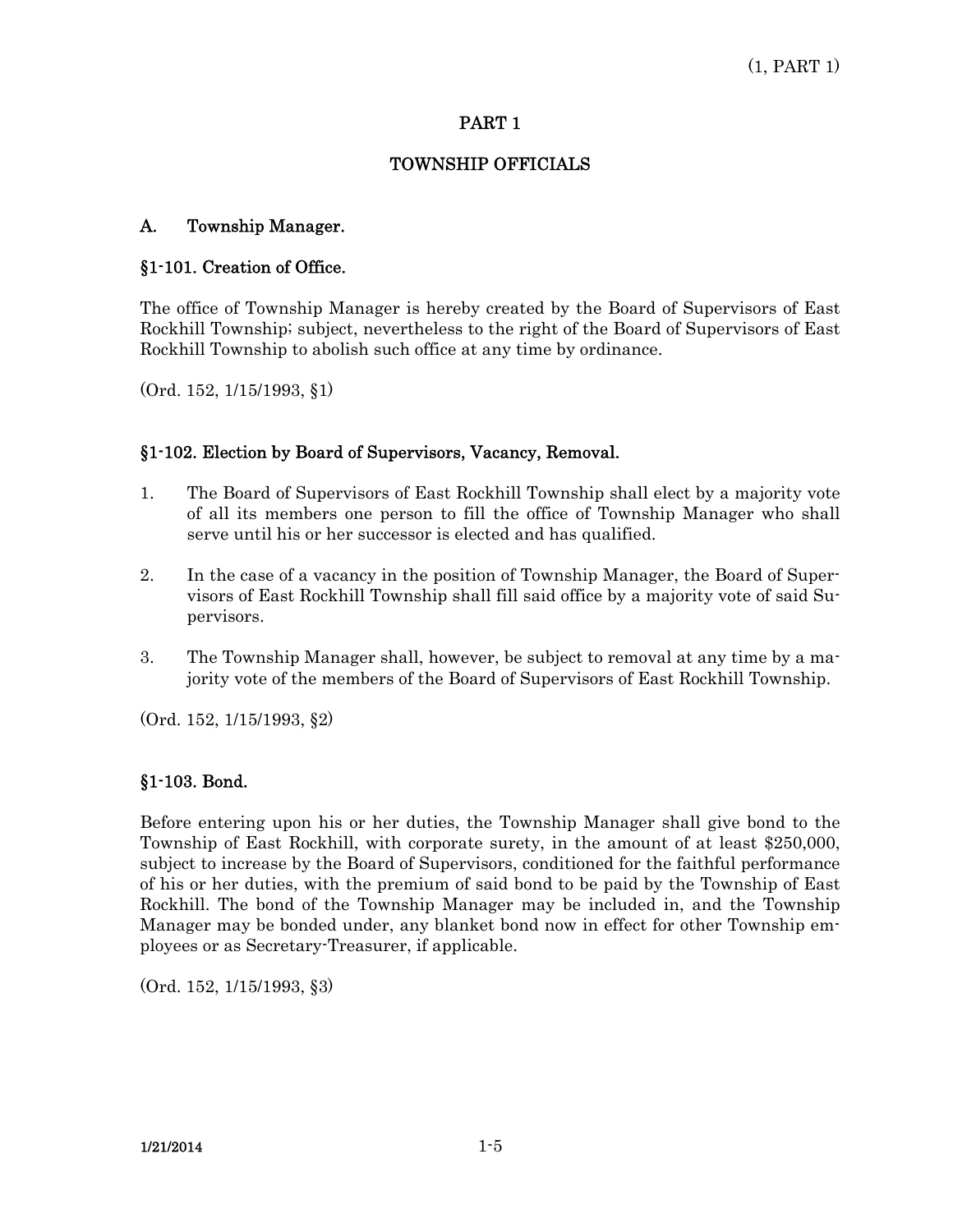### ADMINISTRATION AND GOVERNMENT

# §1-104. Compensation and Benefits.

The Township Manager shall receive such compensation and benefits as shall be fixed from time to time by resolution of the Board of Supervisors of East Rockhill Township.

(Ord. 152, 1/15/1993, §4)

# §1-105. Chief Administrative Officer.

The Township Manager shall be the chief administrative officer of East Rockhill Township, and shall be responsible to the Board of Supervisors for the proper and efficient administration of all affairs of the Township. All department heads shall report to, and take direction from, the Township Manager.

(Ord. 152, 1/15/1993, §5)

# §1-106. Powers and Duties.

The powers and duties of the Township Manager shall include the following:

- A. He or she shall attend all meetings of the Board of Supervisors of East Rockhill Township, with the right to take part in the discussion, and shall receive notice of all special meetings of the Board of Supervisors and its commissions and committees.
- B. The Township Manager shall prepare the agenda for each meeting of the Board of Supervisors and supply pertinent facts.
- C. The Township Manager shall keep the Board of Supervisors informed as to the conduct of Township affairs in connection with the Manager's duties and shall submit such other reports as the Board of Supervisors shall request. The Township Manager shall make such recommendations to the Board of Supervisors as the Township Manager deems necessary.
- D. The Township Manager shall submit to the Board of Supervisors, as soon as possible after the close of the Township fiscal year, a complete report for the preceding year on the administrative activities of the Township which are within the duties of the Township Manager.
- E. The Township Manager shall attend to the letting of contracts in connection with duties assigned to the Township Manager, and shall supervise the performance and execution of same except insofar as such duties are expressly imposed upon some other Township official by law or municipal ordinance.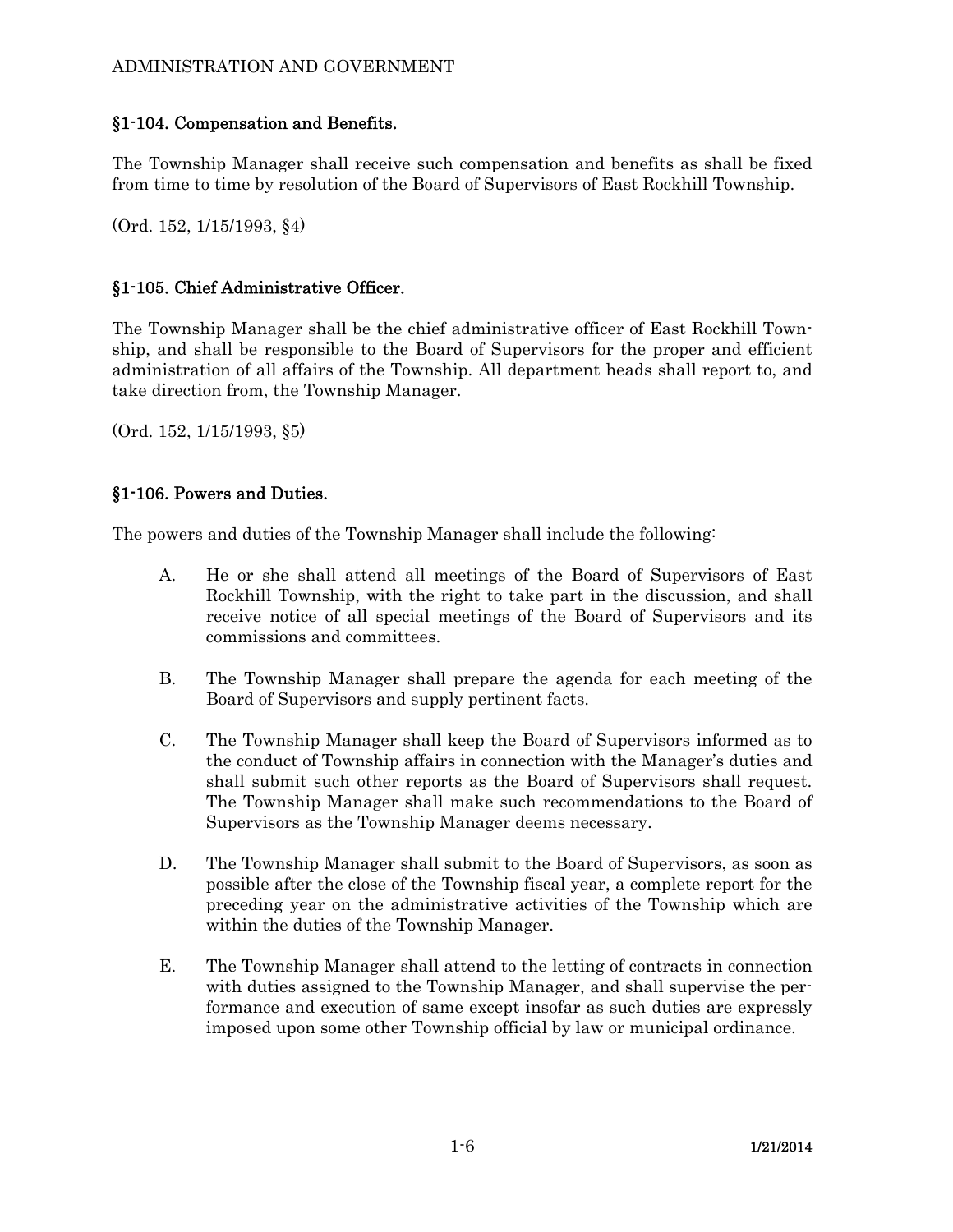- F. The Township Manager shall cooperate with the Board of Supervisors at all times and in all matters that the best interests of the Township of East Rockhill and of the general public may be maintained.
- G. All complaints regarding services or personnel of municipal departments shall be referred to the Township Manager. The Township Manager shall investigate and make a report to the Board of Supervisors.
- H. The Township Manager shall be responsible for the preparation of the annual Township budget.
- I. The Township Manager shall be responsible for the proper staffing of Township departments and shall arrange for employee selection and shall make recommendations on hiring to the Board of Supervisors.
- J. The Township Manager shall have the power to terminate any Township employee subject to confirmation by the Board of Supervisors of Each Rockhill Township and as further subject to any law or municipal ordinance.
- K. The Township Manager shall be responsible for all other duties as directed by the Board of Supervisors.

(Ord. 152, 1/15/1993, §6)

### §1-107. Acting Manager.

In the case of illness or the absence of the Township Manager from the Township, the Board of Supervisors shall delegate one qualified member of the Township staff who shall perform the duties of the Township Manager during the Manager's absence or disability.

(Ord. 152, 1/15/1993, §7)

### B. Township Supervisors.

### §1-111. Compensation.

The compensation to members of the Board of Supervisors shall be increased from \$1,200 per year to \$1,875 per year, payable in monthly increments of \$156.25.

(Ord. 186, 5/18, 1999, §1)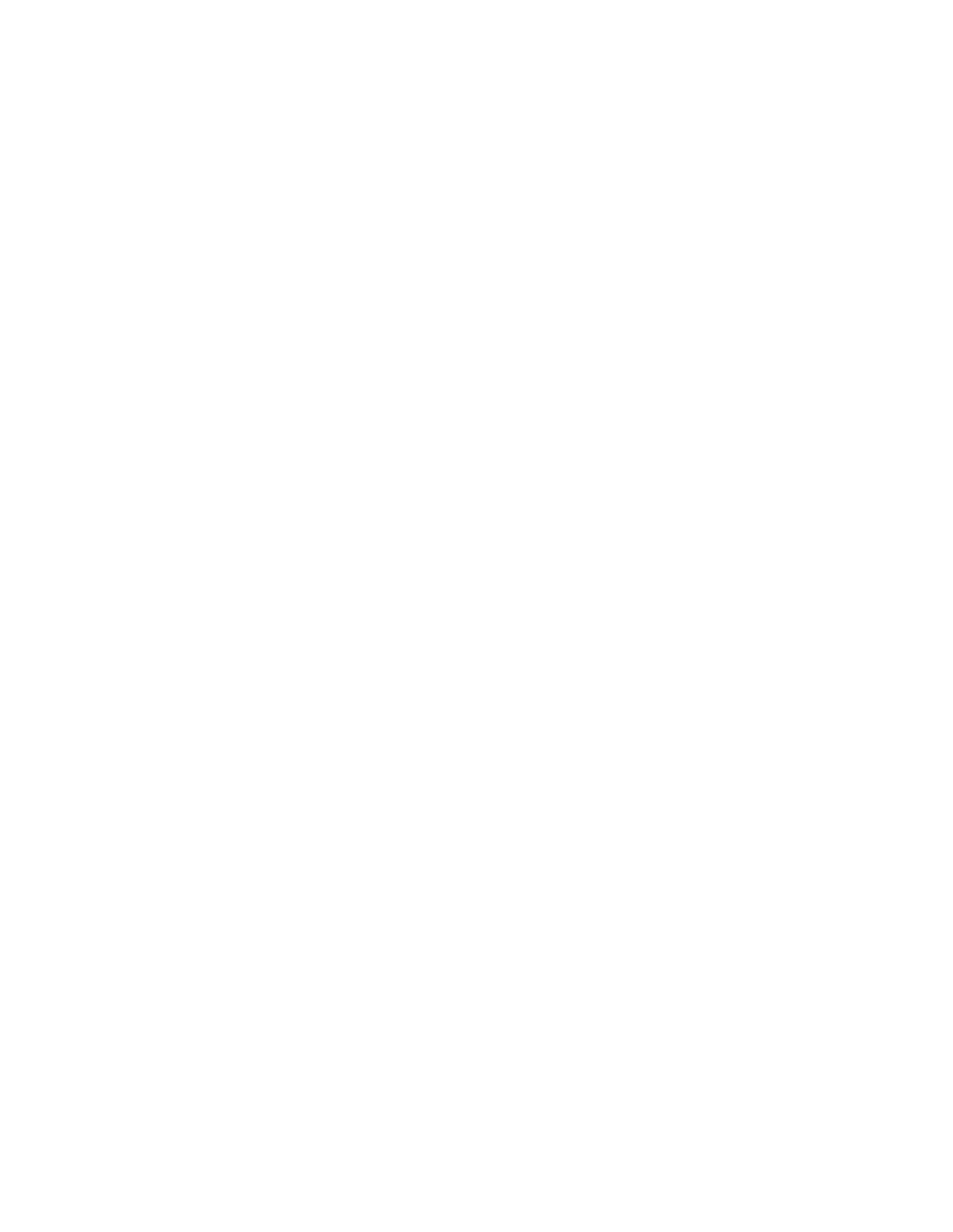### CREATION OF PLANNING COMMISSION

### §1-201. Creation of Planning Commission.

A Township Planning Commission to be composed of seven members, appointed as provided by law (53 P.S. §10202), is hereby created in the Township of East Rockhill. The Planning Commission shall perform all duties and may exercise all powers conferred by law upon the Township planning agencies; provided, the Planning Commission previously created in and for the said Township of East Rockhill shall constitute the tenure of any of the members thereof, but any and all vacancies in the said Commission, hereafter occurring shall be filled in the manner and for the term provided in the law governing Township planning commissions in effect at the time of the happening of said vacancy.

(Ord. 13, 12/21/1965, §1; as revised by Ord. 192, 4/18/2000)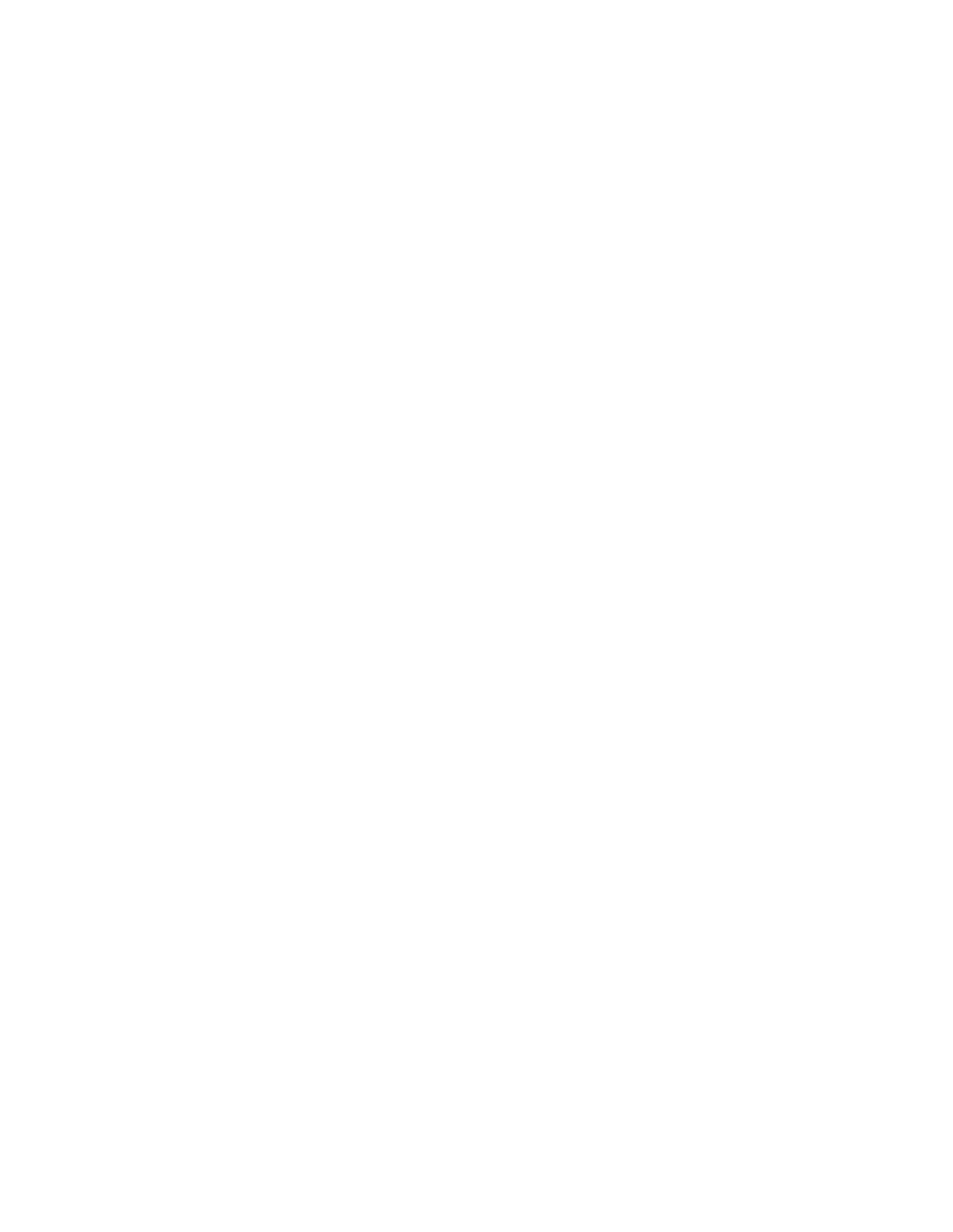# POLICE DEPARTMENT

# A. Pennridge Regional Police Department.

### §1-301. Abolishing the East Rockhill Township Police Department.

The East Rockhill Township Police Department shall be disbanded and abolished effective December 31, 1991, at 12:00 a.m.

(Ord. 140, 7/16/1991, §1)

### §1-302. Intergovernmental Cooperation.

East Rockhill Township shall join with West Rockhill Township and Sellersville Borough in accordance with the Intergovernmental Cooperation Act in becoming a participating municipality in the Pennridge Regional Police Commission and Pennridge Regional Police Department in accordance with the Articles of Agreement adopted by the Board of Supervisors on June 18, 1991.

(Ord. 140, 7/16/1991, §2)

### §1-303. Requirements of Intergovernmental Cooperation Act.

As required by the Intergovernmental Cooperative Act the following matters are specifically found and determined:

- A. The conditions of the agreement are as set forth in the Articles of Agreement approved by the Board of Supervisors on June 18, 1991, which is adopted by reference with the same effect as if it had been set out verbatim in this Section, a copy of which shall be filed with the minutes of the meeting at which this Part was adopted.
- B. The duration of the initial term of the agreement is three years, after which East Rockhill Township's participation is as set forth in the Articles of Agreement.
- C. The purpose and objectives of the agreement, including the powers and scope of authority delegated in the agreement, are as set forth in the Articles of Agreement.
- D. The manner and extent of financing is set forth in Article IV of the Articles of Agreement.

 $1/21/2014$  1-11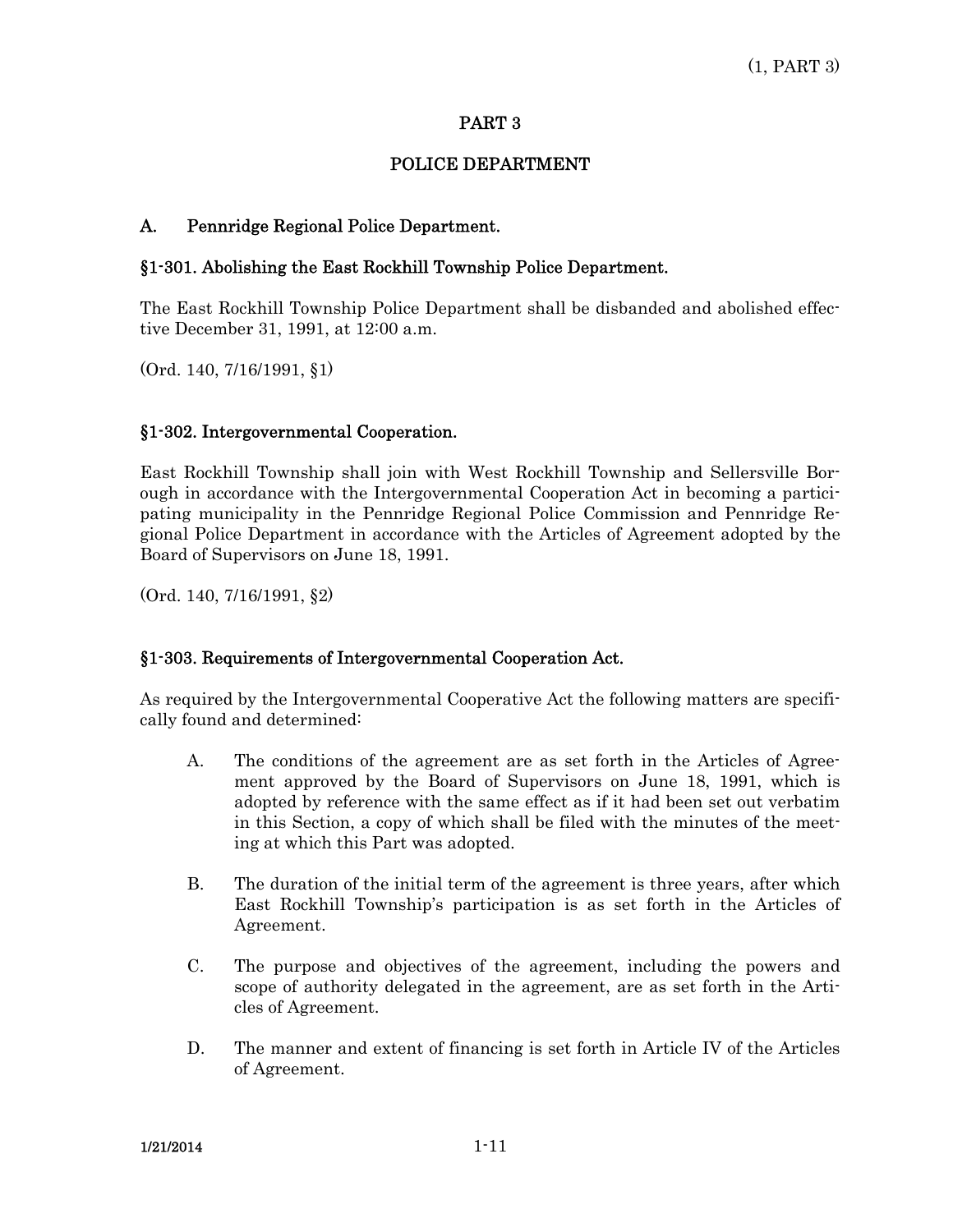- E. The Pennridge Regional Police Department shall be under the general supervision of a joint board to be known as the Pennridge Regional Police Commission, consisting of one representative from each participating municipality.
- F. Property, real or personal, shall be acquired, managed, licensed or disposed from time to time as the Pennridge Regional Police Commission may determine to be necessary or appropriate to meet the purpose and objectives of the regional police department.
- G. The Pennridge Regional Police Commission shall be empowered to enter into contracts for policies of group insurance and employee benefits, including Social Security, for its employees.

(Ord. 140, 7/16/1991, §3)

# B. Pennridge Regional Police Commission Police Pension Plan.

# §1-311. Transfer of Assets and Liabilities.

The Township of East Rockhill hereby declares its intent to dissolve its police pension plan and to transfer all assets and liabilities to the Pennridge Regional Police Commission Police Pension Plan as a successor agency.

(Ord. 143, 11/19/1991, §1)

# §1-312. Pension Rights as of the Date of Termination of Existing Pension Plan.

Members of the East Rockhill Township Police Pension Plan who do not elect to transfer their benefits as so constituted as of the date of termination of the East Rockhill Township Police Pension Plan to their new employer, the Pennridge Regional Police Commission, shall be considered terminated police officers of the Township and shall be entitled to all police pension rights as they exist as of the date of termination of the police pension plan.

(Ord. 143, 11/19/1991, §2)

# §1-313. Transfer of Assets.

It is the intent of East Rockhill Township to transfer all assets of the existing police pension plan to the Pennridge Regional Police Commission so as to act as a credit for those members of the East Rockhill Township Police Pension Plan who elect portability under Act 15 of 1974. Assets in excess of those necessary to meet these obligations shall be treated as an asset of the Pennridge Regional Police Commission Police Pension Plan. In the event of termination of the Pennridge Regional Police Commission's Police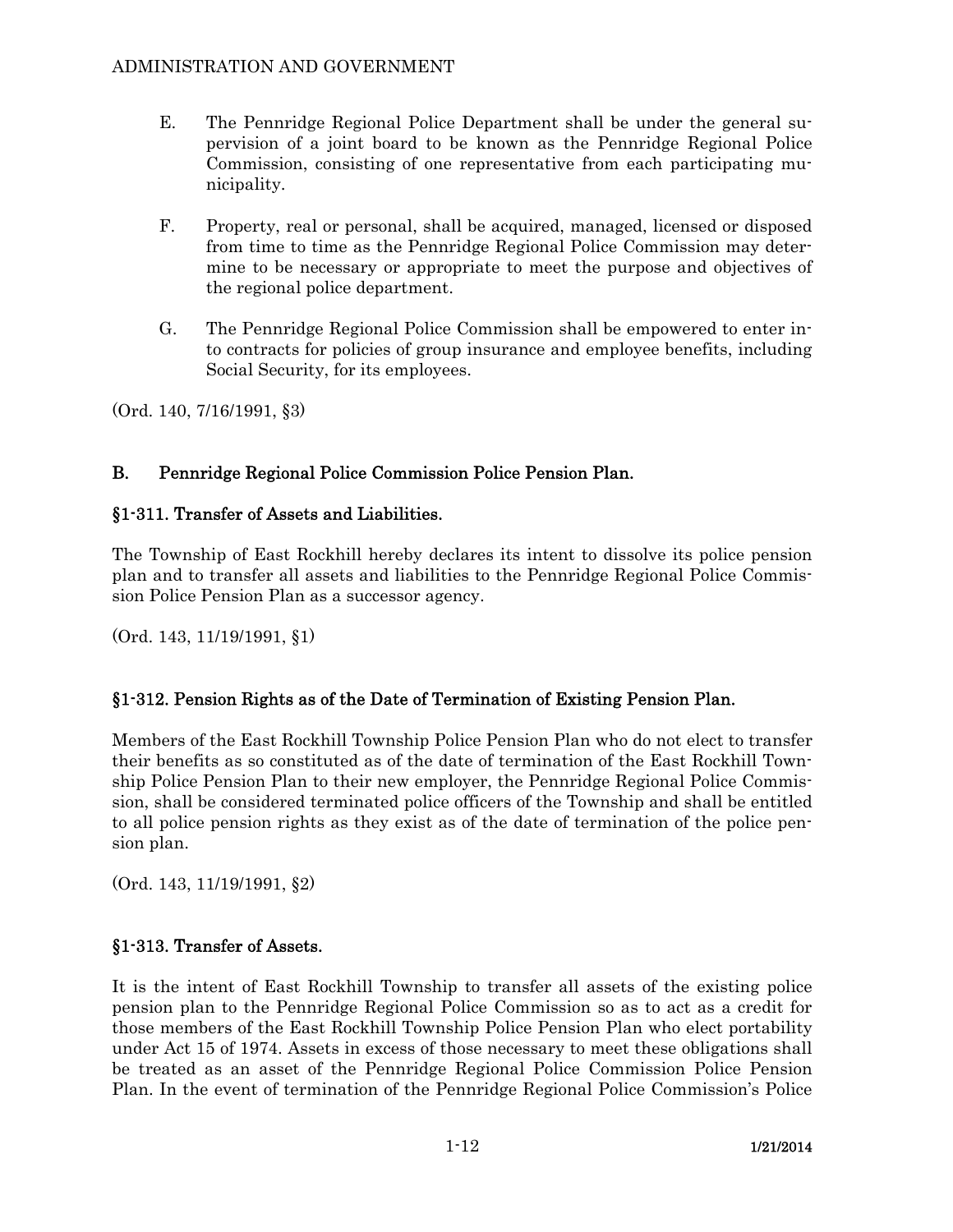Pension Plan, those assets in excess of those necessary to meet the accrued benefits shall be distributed in the fashion so determined in the Pennridge Regional Police Commission Articles of Agreement creating the said Pennridge Regional Police Commission.

(Ord. 143, 11/19/1991, §3)

### §1-314. Fiduciary and Successor Agent.

It is the intent of this Part to instruct the Pennsylvania Municipal Retirement System to act as a prudent fiduciary and to further treat the Pennridge Regional Police Commission's Police Pension Plan as a successor agent of the East Rockhill Township Police Pension Fund. All officers and employees of East Rockhill Township and the Pennsylvania Municipal Retirement System are to act accordingly with this interest and this direction by the Township of East Rockhill.

(Ord. 143, 11/19/1991, §4)

# §1-315. Amendments.<sup>1</sup>

Article II, §D of the June 25, 1991, Articles of Agreement, [are amended] to read as follows: The Officers of the PRPC shall be Chairperson, Vice Chairperson, Secretary and Treasurer, their duties as prescribed by Roberts Rules of Order, Revised. No person shall hold the office of Chairperson for more than two consecutive years, effective at the annual reorganization meeting for 1998 and the office of Chairperson shall be rotated from term to term equally between West Rockhill Township, East Rockhill Township and Sellersville Borough.

(Res. 98-05, 1/20/1998)

 $\overline{a}$ 

<sup>1</sup> Editor's Note: Resolution No. 2014-05, adopted 1/21/2014, authorized entry into amended Articles of Agreement. The full text of this resolution is on file in the Township offices.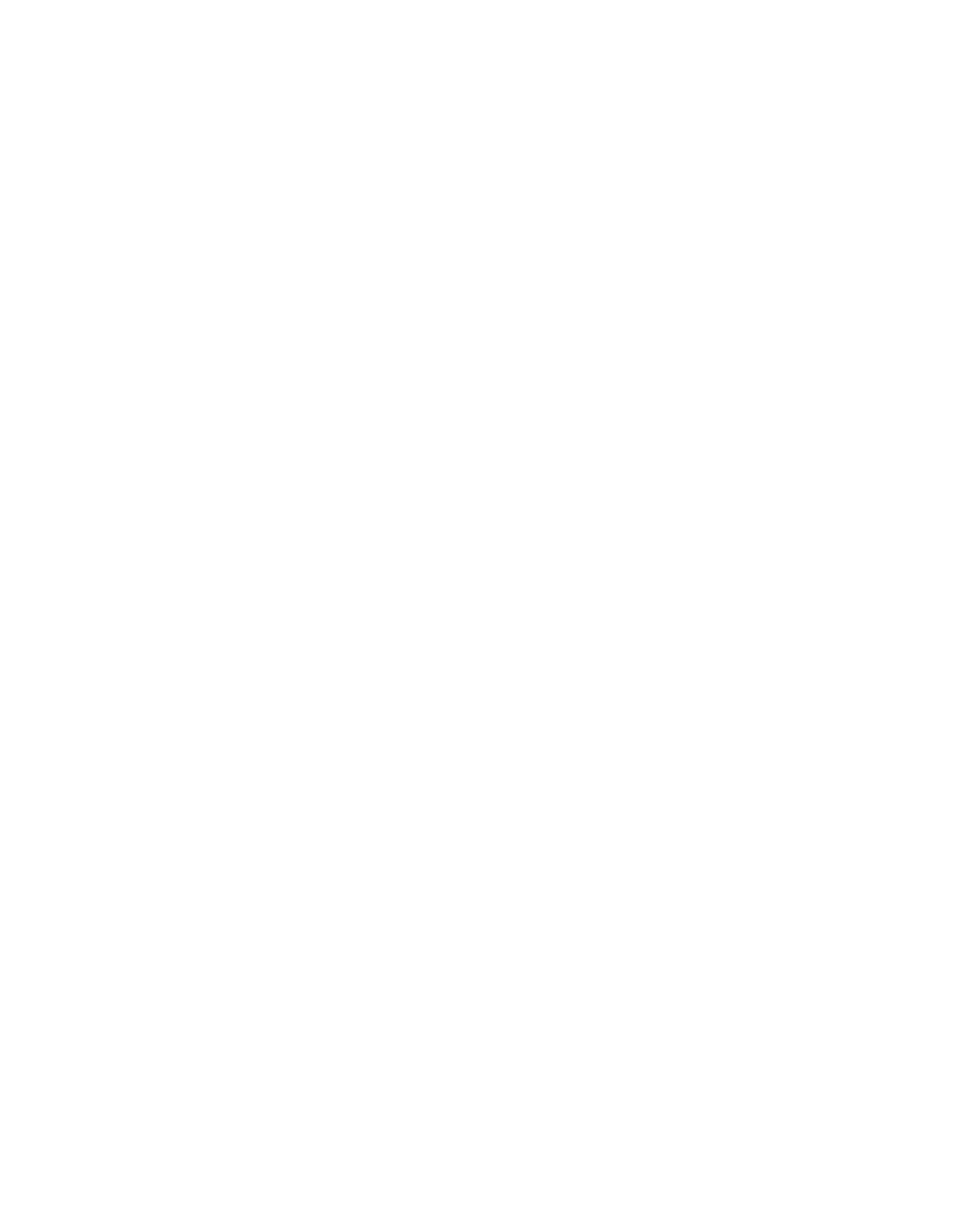### NONUNIFORMED EMPLOYEES PENSION PLAN

### §1-401. Enrollment of Employees.

East Rockhill Township, being a member municipality of the Pennsylvania Municipal Retirement System, hereby elects to change its member benefits in that System as authorized by the Pennsylvania Municipal Retirement Law, Act 15 of 1974, as amended, and does hereby agree to be bound by all the requirements and provisions of said law, and to assume all obligations, financial and otherwise, placed upon member municipalities. All references hereafter shall be based on benefits negotiated between the Board and the municipality under the provisions of Article IV of the Pennsylvania Municipal Retirement Law.

(Ord. 216, 12/20/2005, §I)

### §1-402. Membership.

Membership in the Pennsylvania Municipal Retirement System shall be mandatory for all full-time municipal employees of the Township. Membership for elected officials, part-time employees, and employees hired on a temporary or seasonal basis is prohibited, as is membership for individuals paid only on a fee basis.

(Ord. 216, 12/20/2005, §II)

### §1-403. Credit for Prior Service.

Credit for prior service for original members who were enrolled in the previously established township municipal plan is granted for each year or partial year of service that was credited to the member pursuant to the previously established pension plan. Credit for service toward the annuity of original members who were excluded from participation in the previously established township municipal plan shall begin to accrue on September 1, 1997. Benefits provided to members in the agreement dated December 20, 2005, shall accrue based on all credited service granted and earned in accordance with this Section.

(Ord. 216, 12/20/2005, §III)

# §1-404. Payment.

Payment for any obligation established by the adoption of this Part and the agreement between the Board and Fast Rockhill Township shall be made by the Township in ac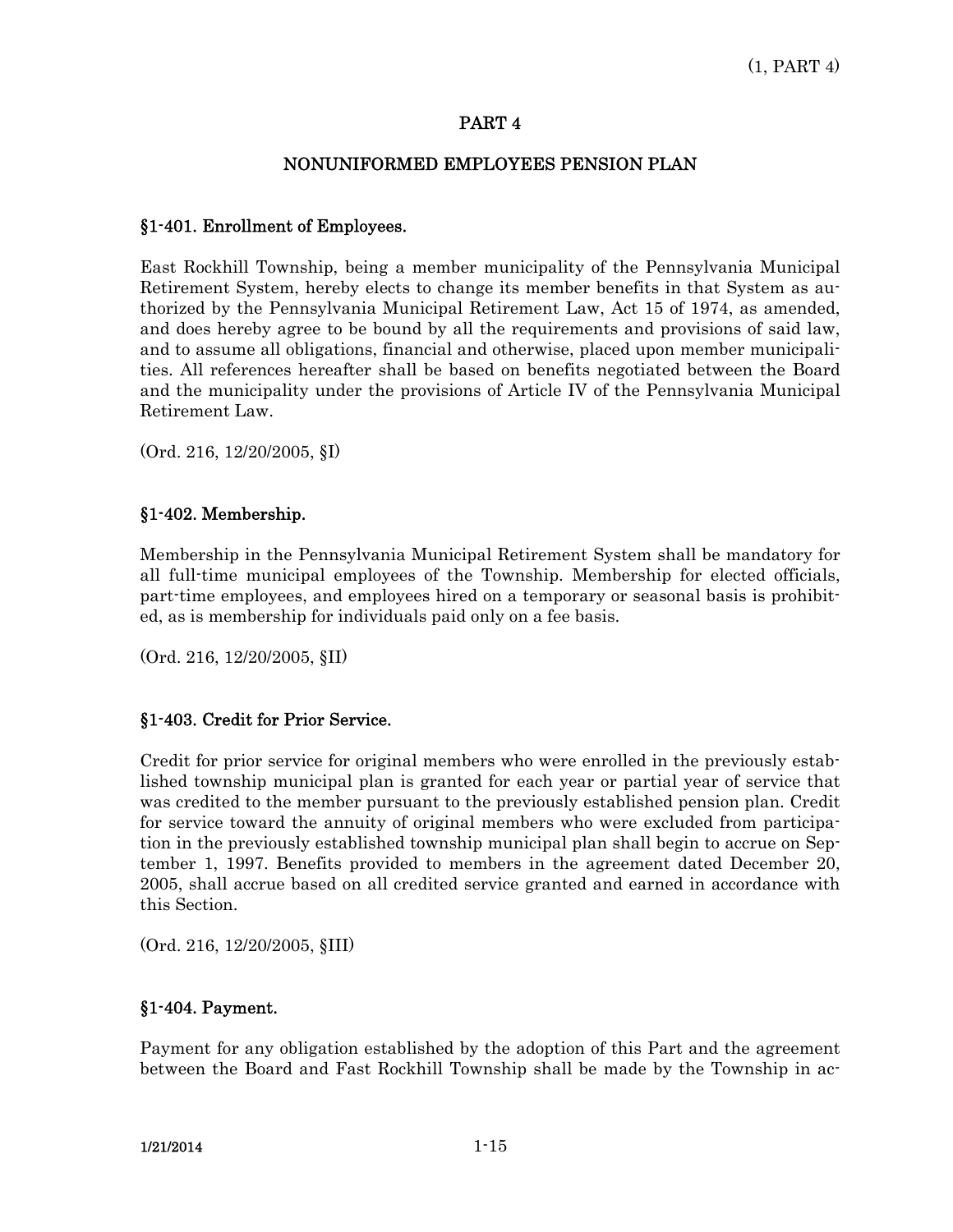cordance with the Pennsylvania Municipal Retirement Law and Act 205 of 1984, the Municipal Pension Plan Funding Standard and Recovery Act.

(Ord. 216, 12/20/2005, §IV)

# §1-405. Benefits.

As part of this Part, the Township agrees that the System shall provide the benefits set forth in the agreement between the Board and East Rockhill Township dated December 20, 2005. The passage and adoption of this Part by East Rockhill Township is an official acceptance of said agreement and the financial obligations resulting from the administration of said benefit package. East Rockhill Township hereby assumes all liability for any unfundedness created due to the acceptance of the benefit structure outlined in the above-referenced agreement.

(Ord. 216, 12/20/2005, §V)

# §1-406. Certified Copy to be Filed.

A duly certified copy of this Part and the referenced agreement shall be filed with the Pennsylvania Municipal Retirement System of the Commonwealth of Pennsylvania. Membership for the municipal employees of East Rockhill Township in the Pennsylvania Municipal Retirement System shall be effective the first day of September, 1997, with the revised plan structure reflected in the agreement dated December 20, 2005, a copy of which is attached hereto and incorporated herein as Exhibit A, effective the first day of January, 2006.2

(Ord. 216, 12/20/2005, §VII)

-

<sup>2</sup> Editor's Note: A copy of exhibit A is on file at the Township office.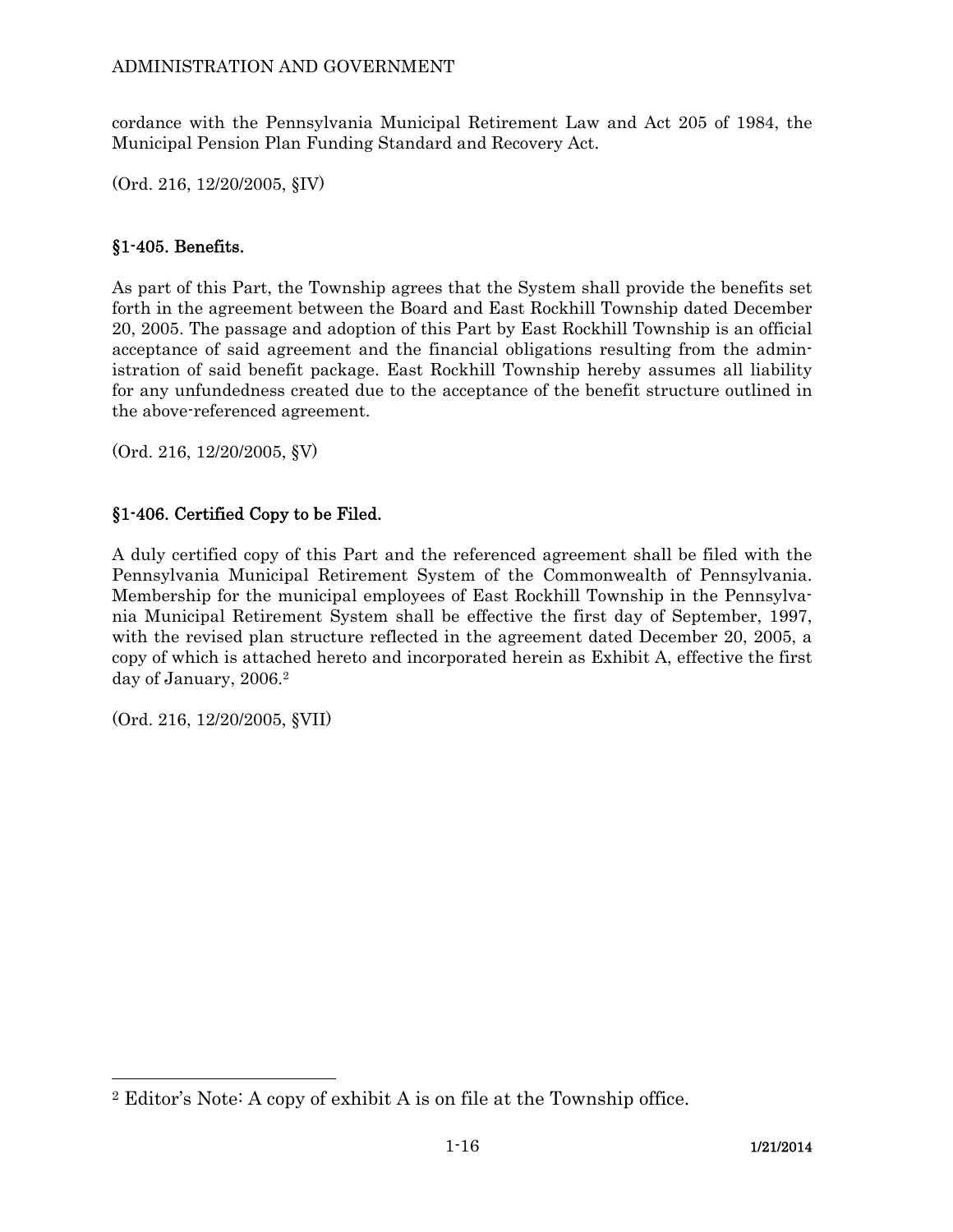### PARK AND RECREATION BOARD

### §1-501. Establishment.

- 1. There is hereby created and established in the Township of East Rockhill, Bucks County, Pennsylvania, a Park and Recreation Board to be known as the East Rockhill Township Park and Recreation Board (hereinafter referred to as the "Board") consisting of seven members who shall reside in the Township and shall be appointed by the Board of Supervisors.
- 2. The members shall each serve for a term of five years or until their successors are appointed, except that the terms of the members first appointed shall be staggered so that one vacancy shall occur on March 1 in each of the following successive years of 1990, 1990, 1990, and two vacancies shall occur on March 1 in each of the following successive years of 1993 and 1994.
- 3. The terms of all members first appointed shall begin on March 1, 1989.
- 4. Members of the Board shall serve without pay. All persons appointed shall serve their full terms unless they voluntarily resign, become unable to serve or are removed by the Supervisors for dereliction or neglect of duty. Vacancies on the Board occurring other than by expiration of term shall be for the unexpired term and shall be filled in the same manner as the original appointments.

(Ord. 121, 2/21/1989, §1)

### §1-502. Organization.

- 1. The members of the Board shall elect their own chairman and secretary and shall select all other necessary officers to serve for a period one year from March 1 of each year.
- 2. The Board shall meet as often as shall be required to perform its duties and shall have the power to adopt rules and regulations for the conduct of all business which comes before them. An annual meeting shall be scheduled in March of each year for the purpose of reorganization.

(Ord. 121, 2/21/1989, §2)

### §1-503. Powers and Duties.

1. The Board shall assist the Township Supervisors in planning, regulating and maintaining parks, recreation facilities and programs. The Board shall further

1/21/2014 1-17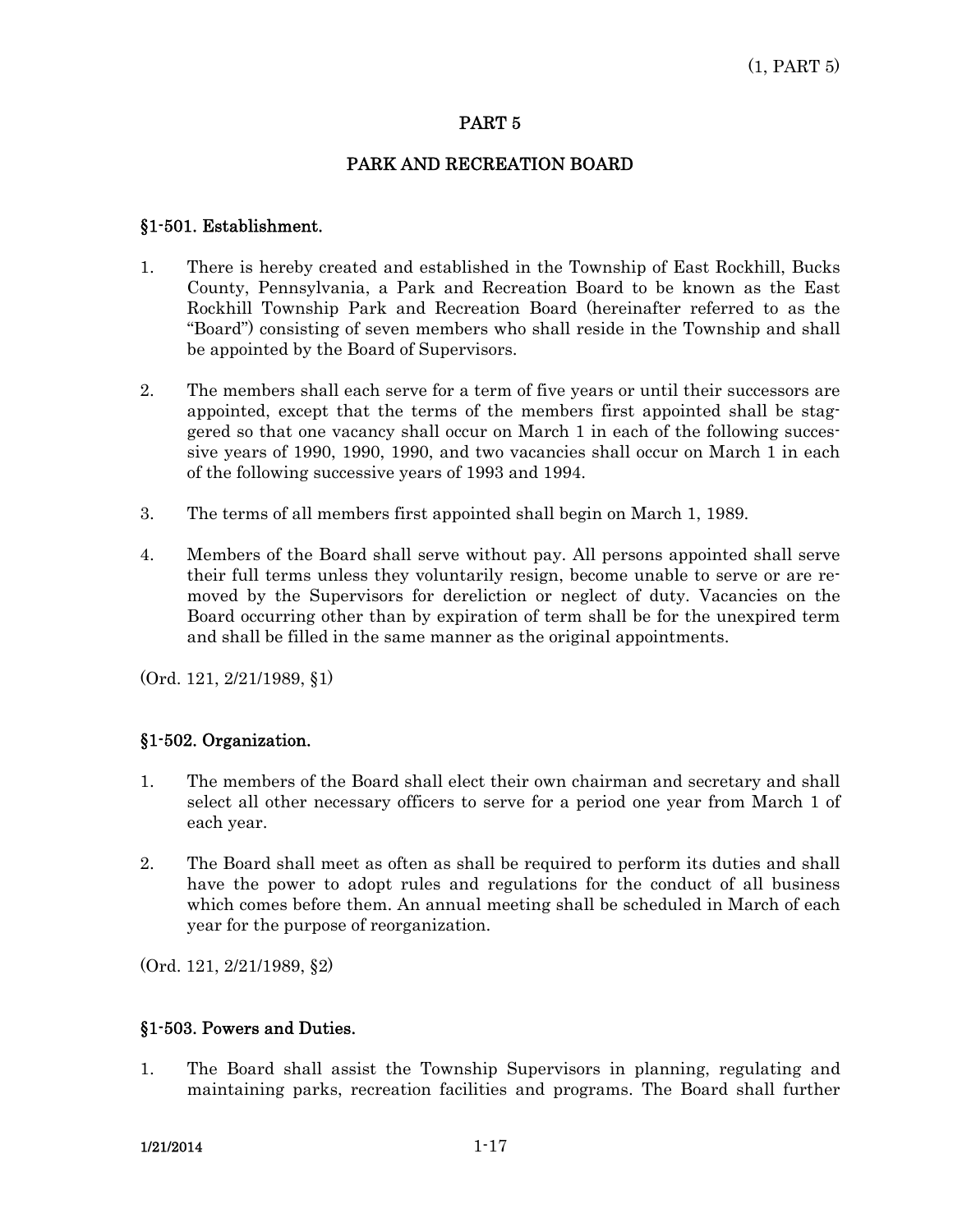recommend to the Board of Supervisors such plans and provisions as it deems necessary to acquire, preserve, continue and expand any such parks or recreation facilities, indicting the cost of such recommendations.

2. The Board shall have the full assistance, advice and cooperation of the Township staff and of all other boards, commissions and agencies of the Township.

(Ord. 121, 2/21/1989, §3)

# §1-504. Audit and Reports.

It shall be the duty of the Board to submit an annual report to the Township Supervisors following the March annual meeting, including an analysis of the community park and recreation areas, facilities and leadership with particular reference to the extent and adequacy of the program and its effectiveness in view of the public expenditures involved and the public needs to be met. Interim reports shall be furnished to the Board of Supervisors upon the request of the body.

(Ord. 121, 2/21/1989, §4)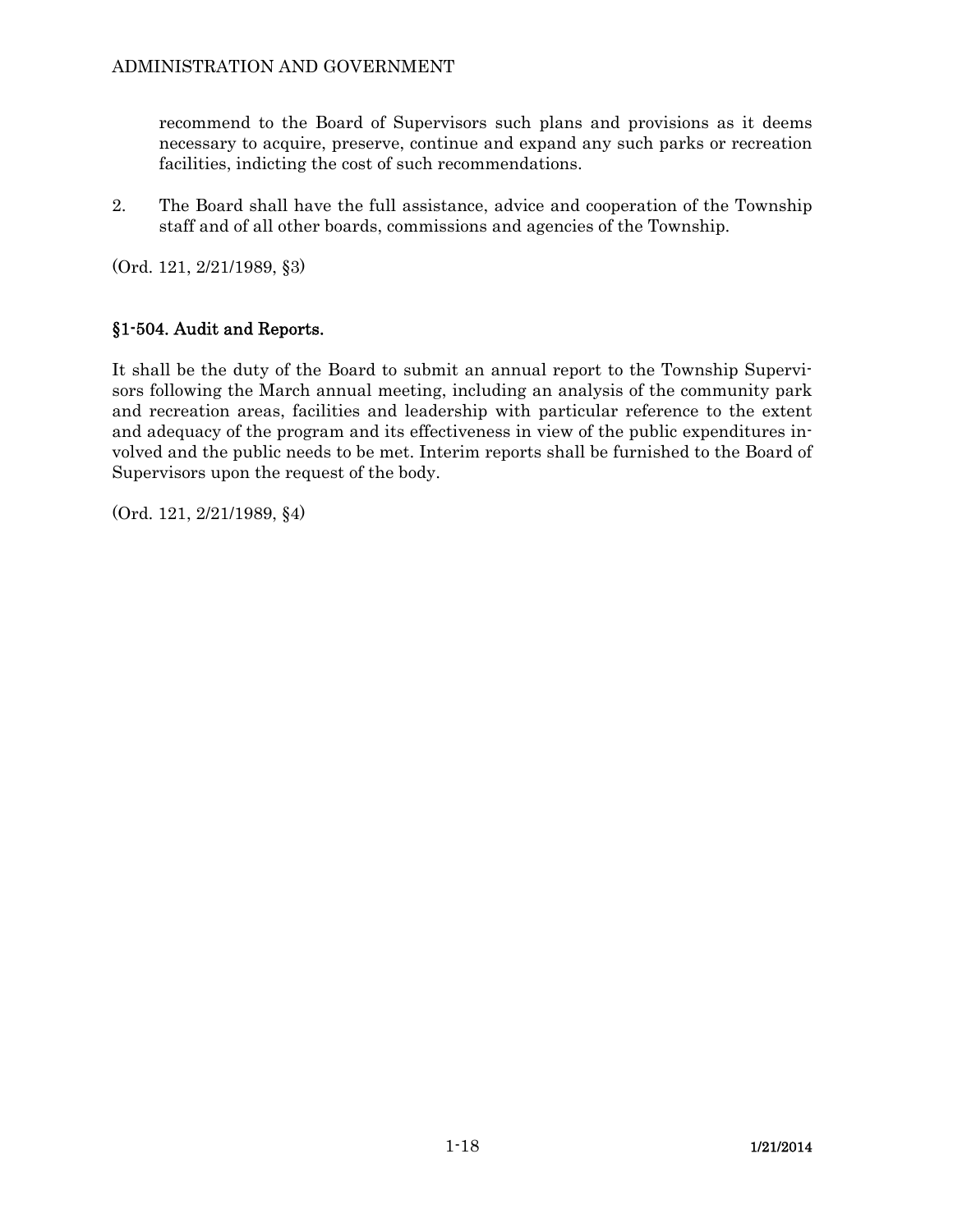### PENNRIDGE WASTEWATER TREATMENT AUTHORITY

### §1-601. Intention.

The Township of East Rockhill hereby signifies its intention and desire to become a member of Pennridge Wastewater Treatment Authority under the provisions of the Act.

(Ord. 44, 11/10/1975, §1)

### §1-602. Application.

The application for Certificate of Joinder, to be filed with the Secretary of the Commonwealth pursuant to the Act, in substantially the form submitted to the Board of Supervisors and attached hereto as Exhibit  $A<sup>3</sup>$ , is hereby approved and the Chairman of the Board of Supervisors and the Secretary of the Township are hereby authorized and directed to execute and attest said application is substantially such form.

(Ord. 44, 11/10/1975, §2)

### §1-603. Notice.

The Secretary of the Township is hereby directed to cause a notice of the proposed filing of the above application to be published once in the Bucks County Law Reporter and a newspaper published and of general circulation in Bucks, County, Pennsylvania, as required by the Act.

(Ord. 44, 11/10/1975, §3)

### §1-604. Filing of Application.

The Chairman of the Board of Supervisors and the Secretary of the Township are directed to file said application, together with the necessary proof of publication, with the Secretary of the Commonwealth and to do, or cause to be done, all other acts and things necessary or appropriate to effect the joinder.

(Ord. 44, 11/10/1975, §4)

 $\overline{a}$ 

<sup>3</sup> Editor's Note: Exhibit A is on file in the Township office.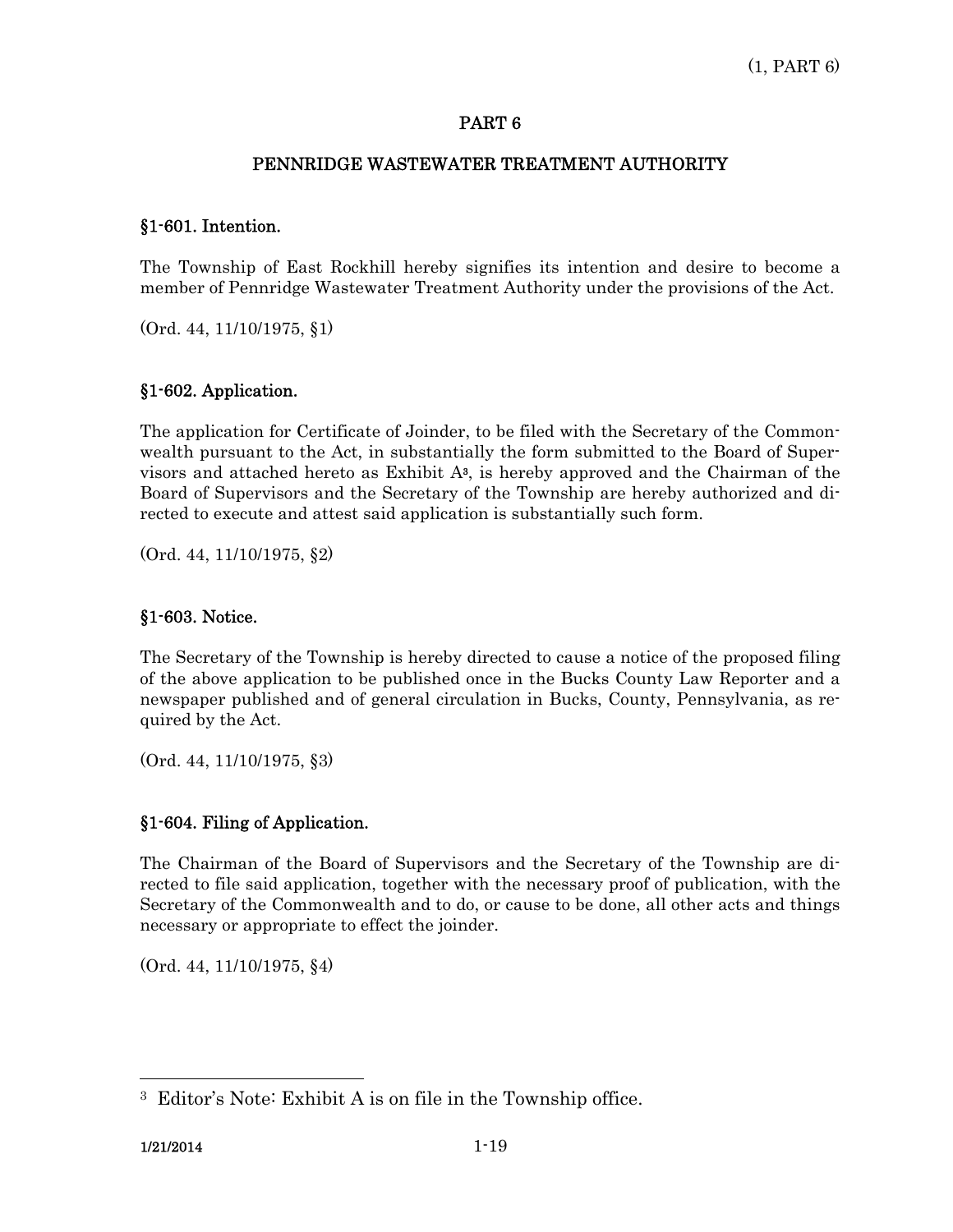# ADMINISTRATION AND GOVERNMENT

# §1-605. Membership.

The increase in the number of members on the Board of Pennridge Wastewater Treatment Authority necessary to provide one representative from each of the joining municipalities and the revision of the terms of office of said Board, all as set forth in the attached application, are hereby approved and the Township's initial representation on said Board for the term set forth in the application shall be designated by resolution of the Township and inserted herein as follows: [Here followed the name, address and term of office of the Township's initial representative.]

(Ord. 44, 11/10/1975, §5; as amended by Ord. 46, 3/15/1976, §1)

# §1-606. Amendments.

The Articles of Incorporation of the Pennridge Wastewater Treatment Authority shall be amended to read and provide that, effective January 1, 1987, the voting representation on the Authority shall be one representative from each of the six participating municipalities, to wit, Perkasie, Sellersville, Silverdale, Telford, East Rockhill and Hilltown, said amendment to the Articles of Incorporation to become effective when approved in accordance with §305 of the Municipalities Authorities Act.

(Res. 86-5, 7/15/1986)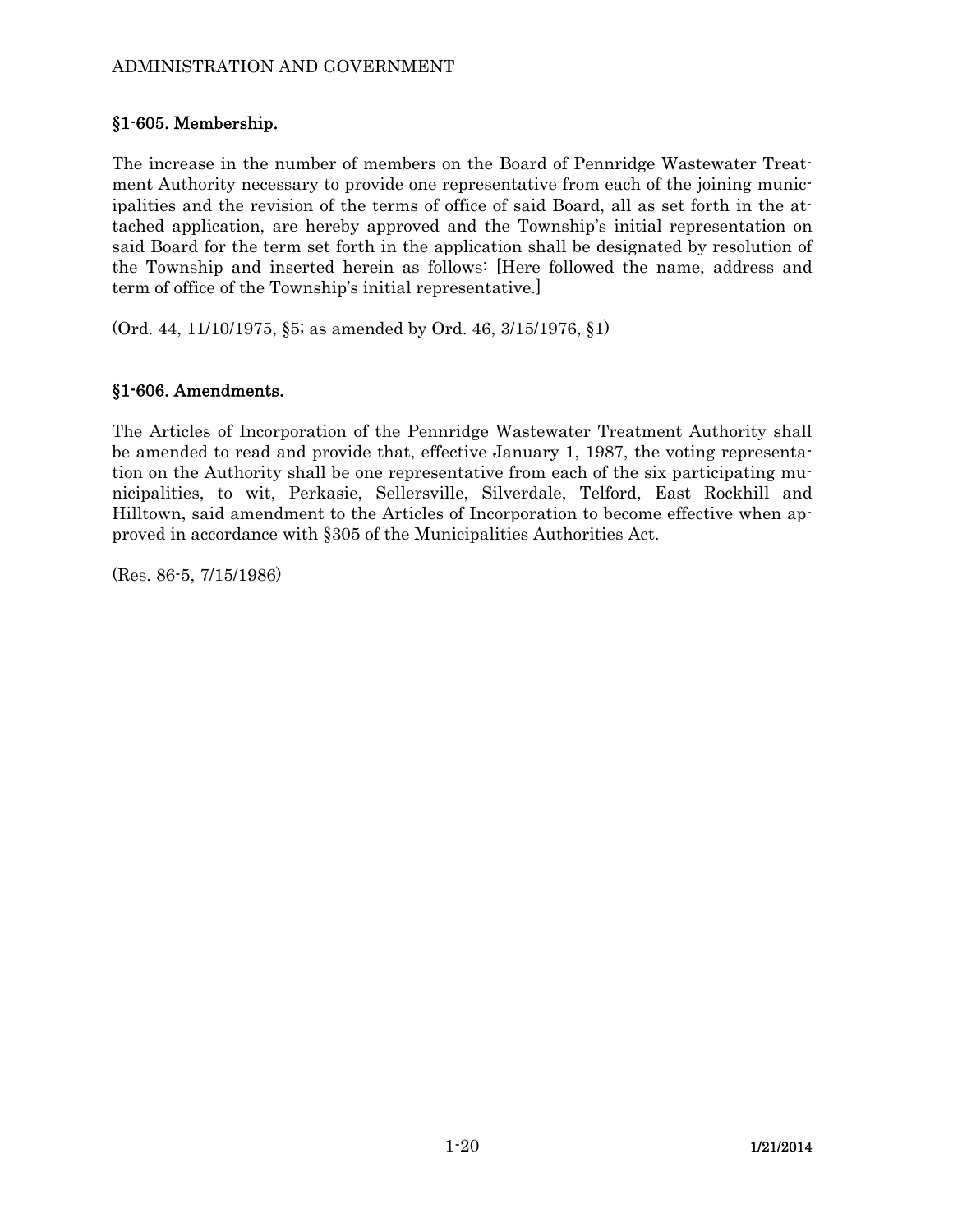### WATER DEPARTMENT

### §1-701. Authorization to Establish.

The officers of the Township are hereby authorized to establish a Water Department whose purpose shall be to manage, operate, administer and oversee the provision of water to the residents of the Township. Policy guidelines and regulations concerning the functioning of the water department shall be promulgated by the Board of Supervisors in an orderly fashion following the enactment of this Part.

(Ord. 103, 10/21/1986, §1)

# §1-702. Study to be Undertaken.

It is hereby authorized that a study be undertaken relating to the establishment of a water supply and distribution system within the Township in order to identify potential sources of water supply and the most feasible location for distribution lines in order to accomplish the objective of providing exclusive water services to the residents of the Township.

(Ord. 103, 10/21/1986, §2)

# §1-703. Authority to Enter Into Agreement.

The officers of the Township are hereby authorized to enter into agreements as deemed appropriate to acquire by purchase, lease or otherwise, sources of water supply, to acquire by purchase, lease or otherwise, such real property as necessary to install a system of water distribution within the Township, to contract with any private company, municipality or authority owning a waterworks system for a supply of water within the Township and to purchase or acquire any privately owned waterworks system.

(Ord. 103, 10/21/1986, §3)

### §1-704. Connection Fees and Rental Fees.

Prior to the provision of any water service to the residents of the Township a schedule of connection fees and water rental fees shall be established by resolution of the Board of Supervisors.

(Ord. 103, 10/21/1986, §4)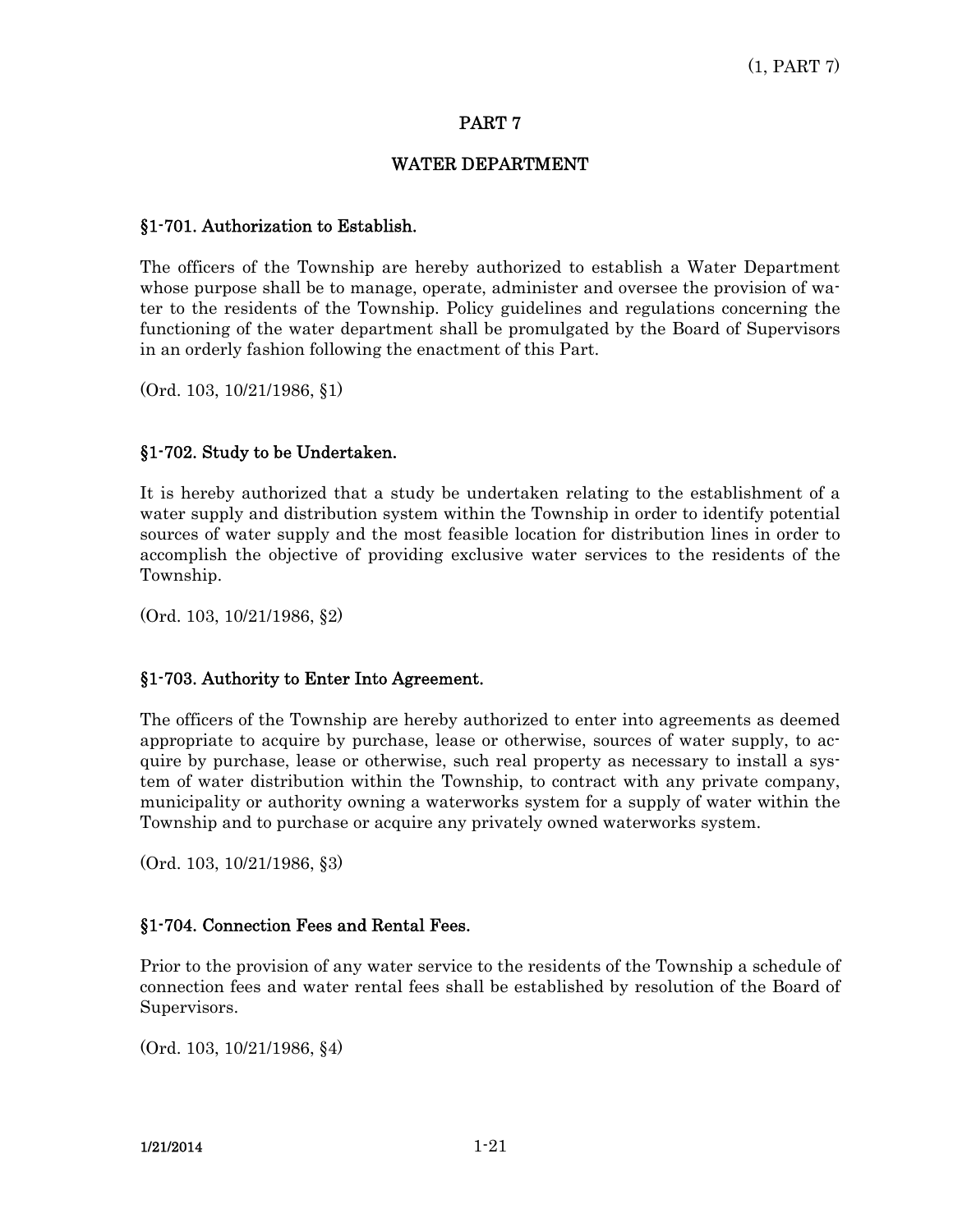# §1-705. Exclusive Water Service.

Upon the enactment of this Part no water supply services shall be extended or provided within the boundaries of East Rockhill Township by any other municipality or municipal authority that may conflict with the right and privilege of the Township to provide exclusive water service to its own residents pursuant to this Part and any subsequent ordinances or resolutions of the Board of Supervisors.

(Ord. 103, 10/21/1986, §5)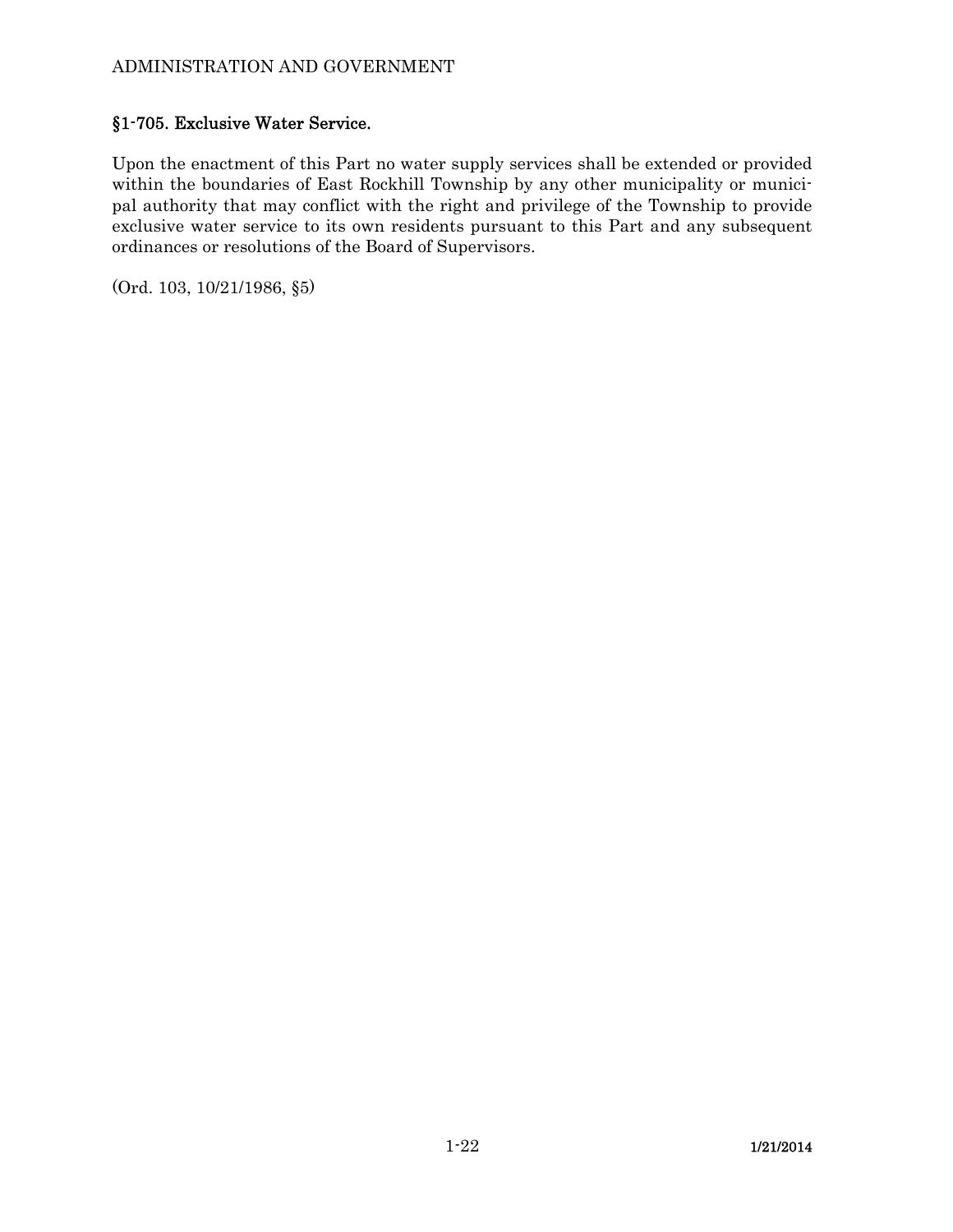### REIMBURSEMENT OF COSTS FOR INDUSTRIAL ACCIDENTS

### §1-801. Definitions.

 BUSINESS — any person or persons, corporation, partnership or other entity engaged in the buying, selling, storing, transferring, transporting and/or manufacturing of properties, merchandise, chemicals or other fuels, goods and who do so for any form of compensation.

 INDUSTRIAL ACCIDENT — an industrial accident is any incident that occurs from the storage, transportation, use and/or manufacturing of any substance potentially dangerous to the public health and welfare at large that necessitates:

- A. The intervention of the East Rockhill Township Police Department or any of the emergency agencies, including fire, ambulance or rescue squads which may serve East Rockhill Township including, but not limited to, the fire companies, or any rescue squad operating or providing service in East Rockhill Township or the East Rockhill Township Emergency Management Organization.
- B. The need for cleanup and/or abatement measures to be performed by Township employees or other matters resulting in expense to the Township.

 PUBLIC THOROUGHFARE — bridges, state highways, Township streets, any navigable waterways or other roadways or watercourses owned by a Township governmental unit, or other privately owned street, parking lot or accessway to which the public has access, or public or private rail line.

(Ord. 130, 6/19/1990, §1)

### §1-802. Cost of Industrial Accidents.

- 1. The business on whose premises an industrial accident occurs shall bear all costs that occur as a direct or consequential result of such industrial accident. In the event an industrial accident occurs during transportation on a public thoroughfare, or in delivery to an entity other than a business as defined in §1-801, hereinabove, the entity which owns or had custody and/or control of the vehicle and/or substance involved in the industrial accident shall bear all costs that occur as a direct or consequential result of such accident. Nothing contained herein shall prevent such business or entity from recovering any incurred or subsequent costs from a third party whose negligence may have caused such industrial accident.
- 2. In the event that any person undertakes, either voluntarily or upon order of the Emergency Management Coordinator or other Township official to clean up or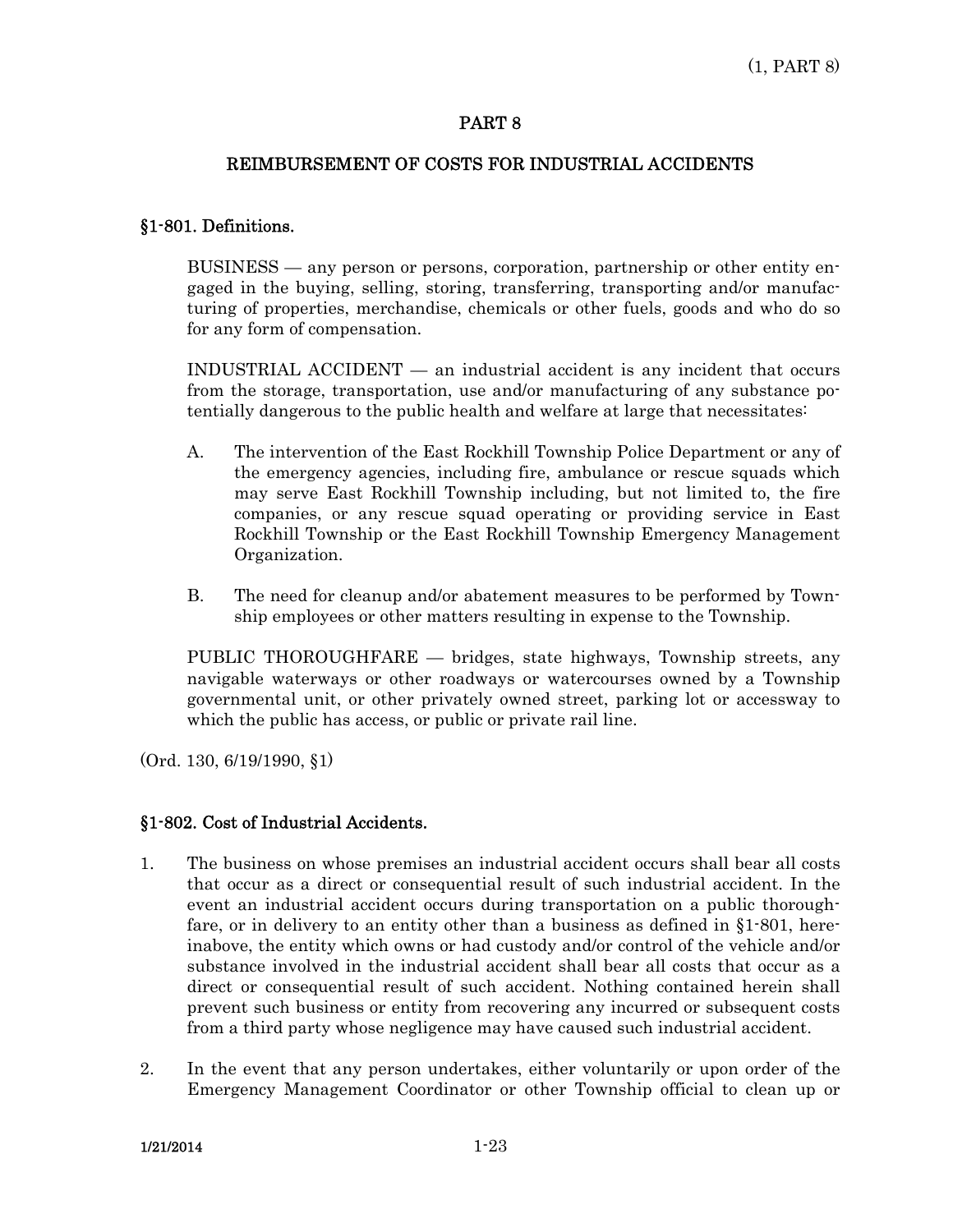abate the effects of an industrial accident, the Emergency Management Coordinator may take such action as is necessary to supervise or verify the adequacy of the clean up or abatement. The business or entity described in subsection (1) of this Section hereinabove shall be liable to the Township for all costs incurred as a result of such supervision or verification.

- 3. For the purpose of this Section costs of an industrial accident shall include, but are not limited to, the following: expenses incurred by police, fire and/or emergency medical service; actual labor costs of East Rockhill Township personnel, including benefits and administrative overhead; costs of consultants or other preparing reports concerning the industrial accident; costs of equipment operations; costs of materials obtained directly by the Township; cost of any contractual labor and materials for clean up and/or abatement; costs of the Township Solicitor and/or Township Engineer connected with the industrial accident.
- 4. The costs of such industrial accident as set forth in subsection (3) of this Section hereinabove shall be determined by the Township Board of Supervisors.
- 5. Such costs when determined shall be paid to the Township within 30 days from the date on which the Township issues an invoice for such charges.

(Ord. 130, 6/19/1990, §2)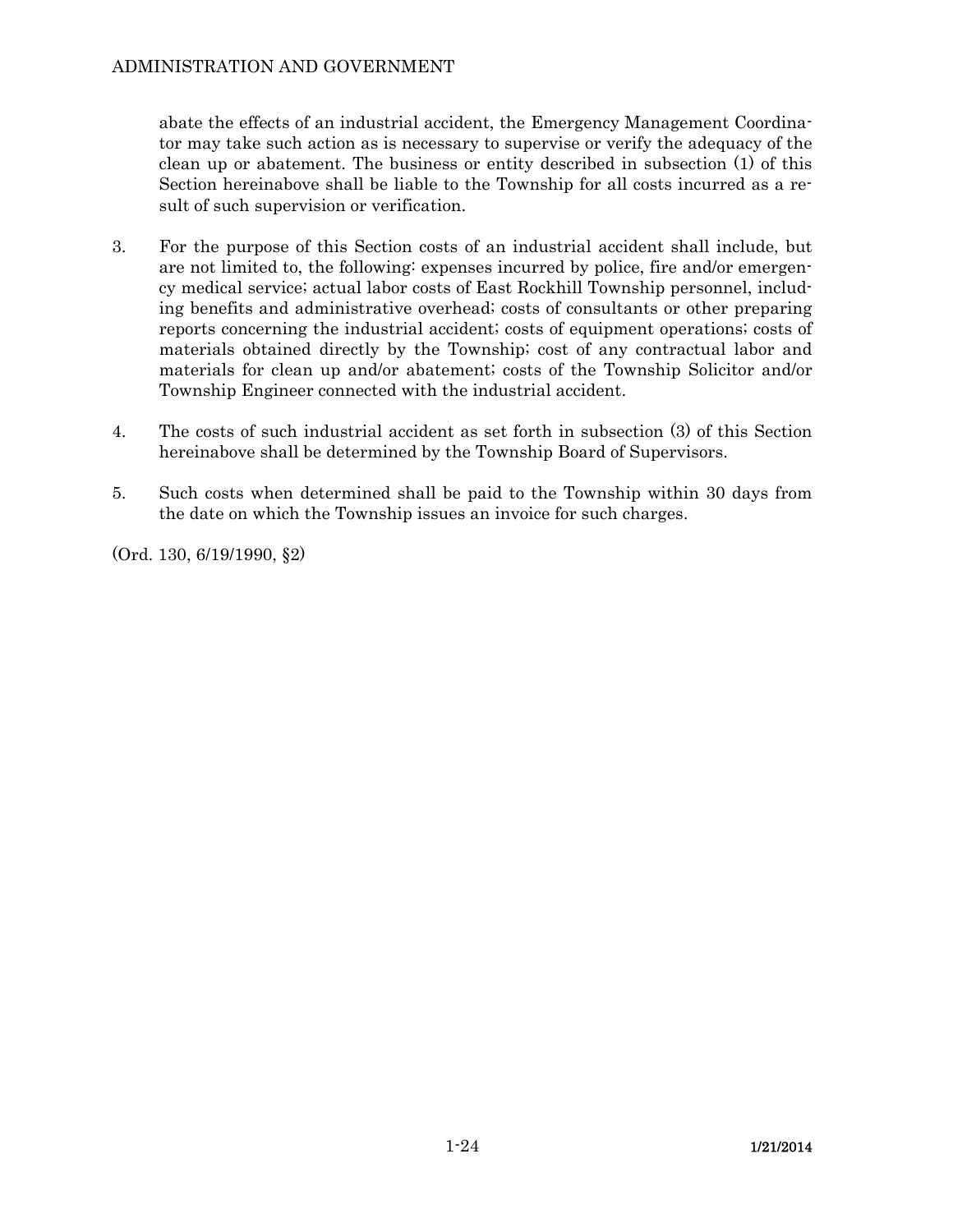### PUBLIC RECORDS

### §1-901. Information Request Form.

A requester of records shall complete an information request form provided by the Office of Open Records and/or the Township and shall state the records being requested with sufficient specificity.

(Res. 2008-18, 12/9/2008)

### §1-902. Open Records Officer.

The Township hereby designates the Township Manager and/or Secretary as the Open Records Officer in accordance with the Pennsylvania Right-to-Know Law; and said Open Records Officer shall receive requests submitted to the Township under the Right-To-Know Law, direct requests to other appropriate persons within the Township or to appropriate persons in another agency, track the Township's progress in responding to requests and issue interim and final responses.

(Res. 2008-18, 12/9/2008)

### §1-903. Access Requests.

If a requested record contains both public record information as well as non-publicrecord information, the Township may redact the non-public-record information from the record.

(Res. 2008-18, 12/9/2008)

#### §1-904. Access; Time for Response; Exceptions.

- 1. Upon receipt of a written request for access to a public record, the Township shall make a good-faith effort to respond as promptly as possible under the circumstances existing at the time of the request. The response shall not exceed five business days from the date of the written request. The failure of the Township to respond in the designated time frame shall be deemed a denial of the request unless one of the following exceptions applies:
	- A. The request requires the redaction of information within a public record;
	- B. The request requires the retrieval of the document from a remote location;

 $2/17/2009$   $1-25$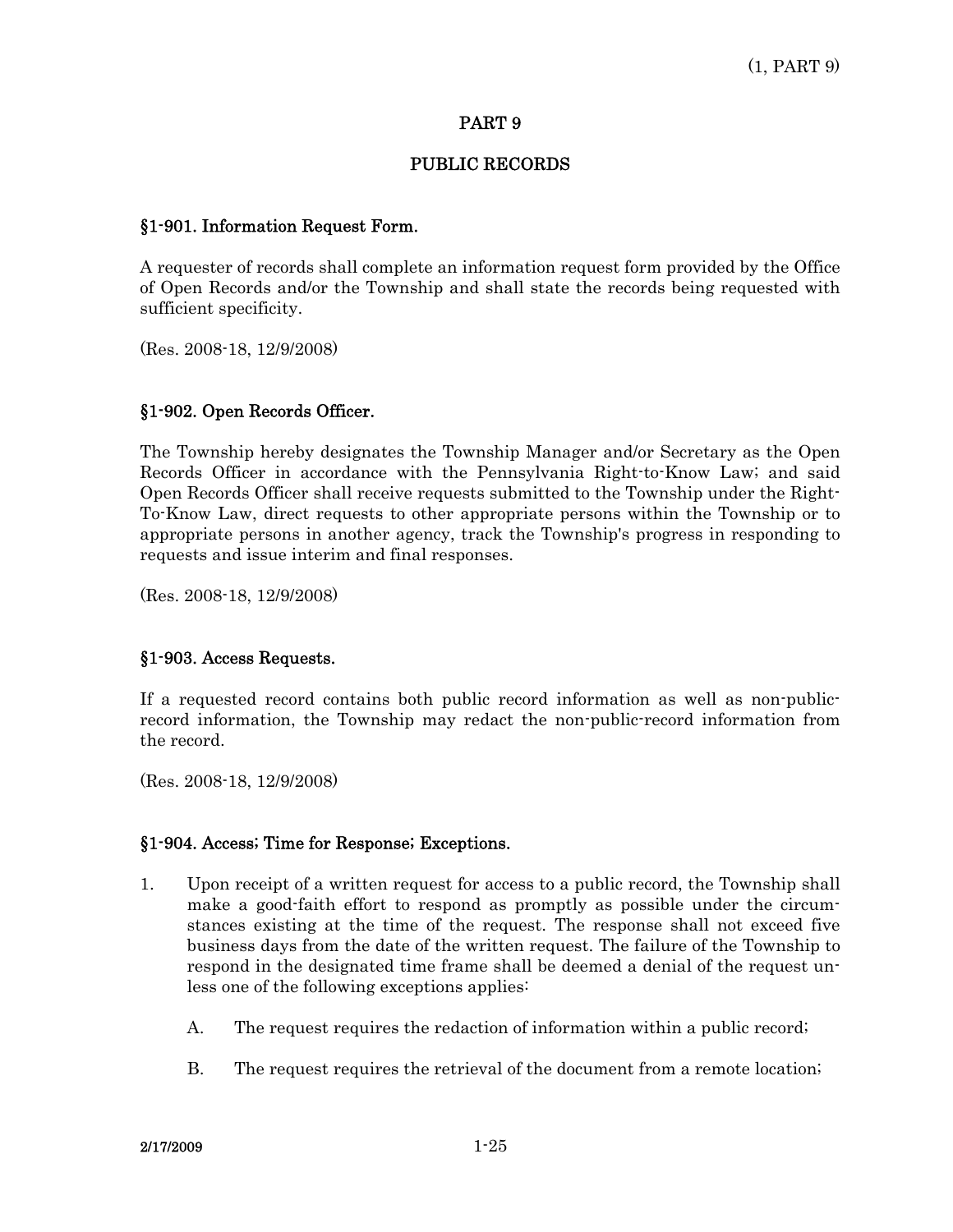- C. A timely response cannot be accomplished due to legitimate staffing limitations;
- D. A legal review is necessary;
- E. The requester did not comply with the Township's policies regarding public access;
- F. The requester refuses to pay fees; or
- G. The extent or nature of the request precludes a response within the required time period.
- 2. If one or more of the above exceptions apply, the Township shall send written notice to the requester within five business days of the request stating that the request is being reviewed, the reason for review and the exception that applies, the expected response date and an estimate of applicable fees owed when the record becomes available. If a response is expected more than 30 days after the five-day period, the request is deemed denied unless otherwise agreed to by the requester in writing.

(Res. 2008-18, 12/9/2008)

### §1-905. Denial of Access.

If the request is denied, the following will be included with the denial:

- A. Description of the record requested;
- B. Specific reasons for the denial, including a citation of supporting legal authority;
- C. Typed or printed name, title, business address, business telephone number and signature of the Open Records Officer on whose authority the denial was issued;
- D. Date of response; and
- E. Appeal procedure.

(Res. 2008-18, 12/9/2008)

#### §1-906. Appeal Procedure.

If the request is denied or deemed denied, the requester may file an appeal with the Office of Open Records or judicial, legislative or other appeals officer designated under the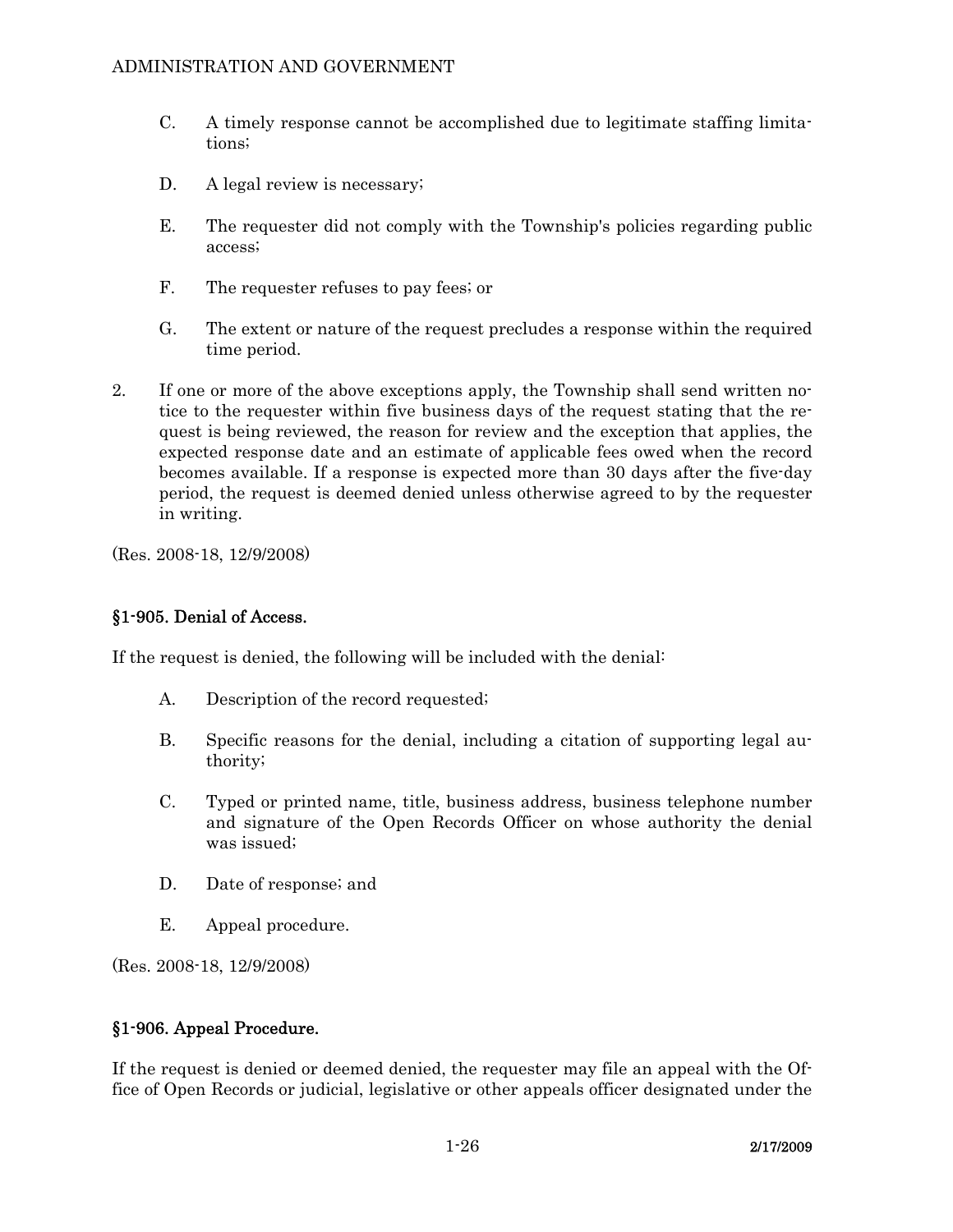Pennsylvania Right-to-Know Law within 15 business days of the mailing date of the Township's response or deemed denial. The appeal shall proceed in accordance with the Pennsylvania Right-to-Know Act. The appeal shall state the grounds upon which the requester asserts that the record is a public record and shall address any grounds stated by the Township for denying or delaying the request.

(Res. 2008-18, 12/9/2008)

# §1-907. Fee Schedule.

The fee schedule for information and/or record requests shall be set forth in the Township's current Fee Resolution, as amended.

(Res. 2008-18, 12/9/2008)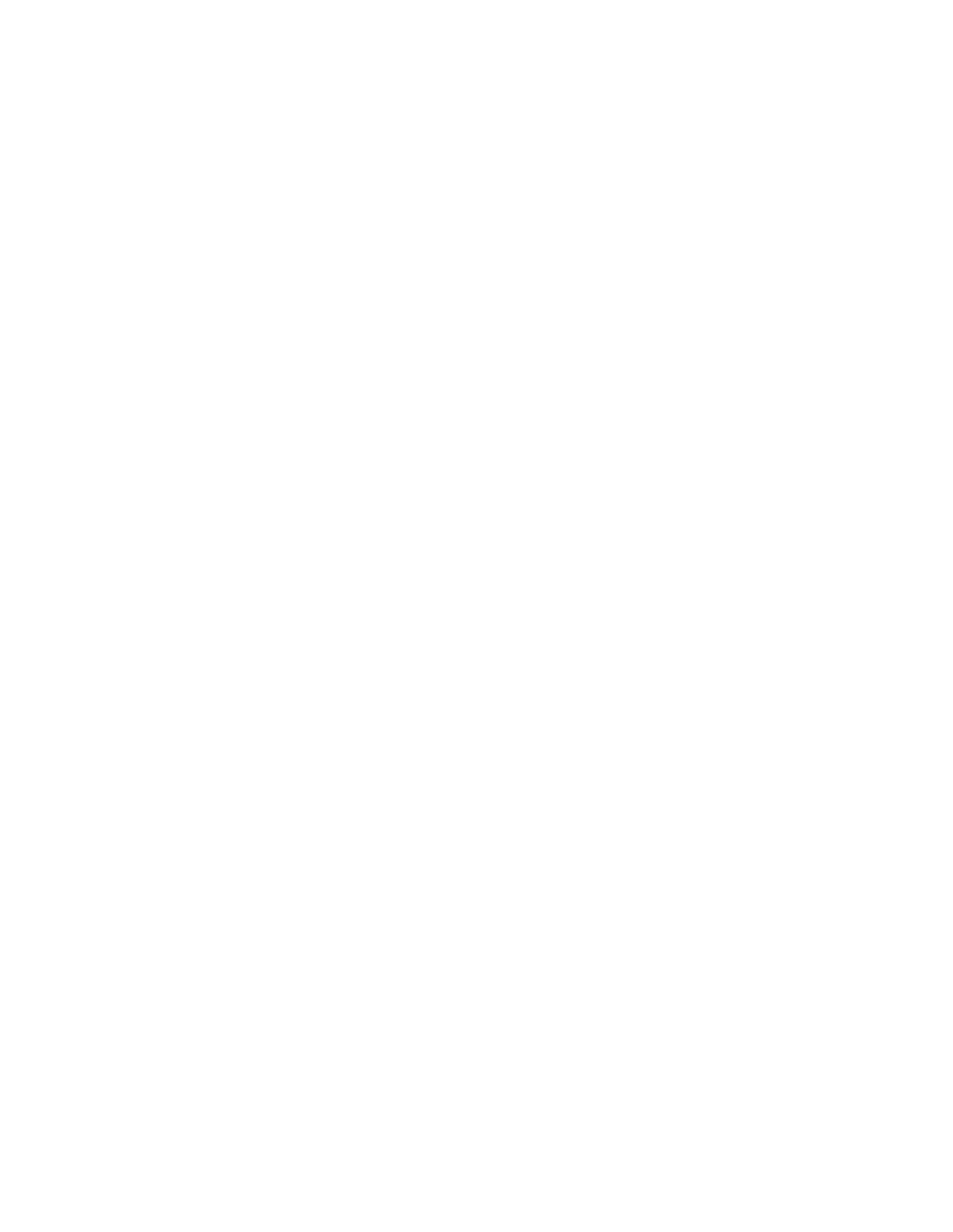### EMERGENCY SERVICE COST REIMBURSEMENT

### §1-1001. Title.

This Part shall be known as the East Rockhill Township Emergency Service Cost Reimbursement Ordinance.

(Ord. 213, 9/13/2005, Art. I)

### §1-1002. Authority, Findings, and Purpose.

- 1. Authority. Under §1803(b) of the Second Class Township Code, 53 P.S. §66803(b), the Township has the authority to make rules and regulation for the government of fire companies located within the Township.
- 2. Findings. The Township recognizes that the duties of volunteer fire companies require specialized emergency rescue tools and equipment, emergency rescue materials, hazardous material abatement equipment and hazardous abatement materials during emergency responses. The Township recognizes that such tools and equipment place a financial burden on volunteer fire companies, and the replacement of such materials and specialized training add to the additional financial burden for volunteer fire companies.
- 3. Purpose. To grant any fire company operating in East Rockhill Township (Fire Departments) the authority to seek reimbursement for the reasonable cost of responding to such incidents, either directly or in coordination with the Office of Emergency Management, as provided below.

(Ord. 213, 9/13/2005, Art. II)

### §1-1003. Recovery of Costs.

- 1. The Township authorizes the Fire Departments to recover the reasonable cost of emergency rescue tools, equipment, and materials; hazardous material abatement tools, equipment and materials; and personnel hours involving any hazardous material, environmental, fire safety and/or rescue incident or operation, including vehicular accidents.
- 2. The reasonable costs outlined above may be recovered directly by the Fire Departments or through a third-party billing service as an authorized agent for the collection of such costs.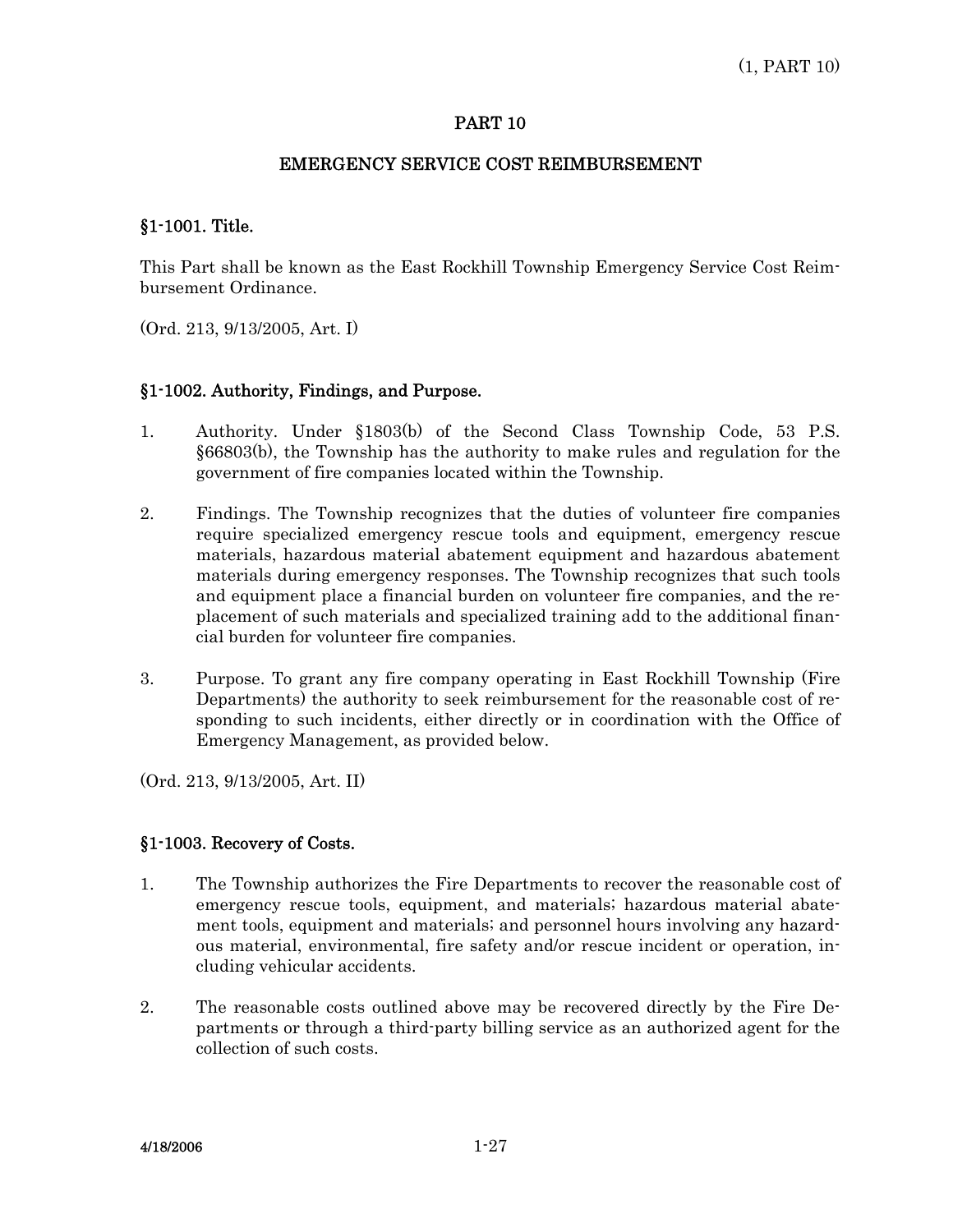- 3. The Fire Departments or third-party billing service shall only have the authority to recover the aforementioned costs from the applicable insurance company/carrier.
- 4. The reimbursement rates for the aforementioned tools, equipment, and materials shall be set by the Fire Departments from time to time and shall be only applied to the recovery of costs arising out of incidents that occurred subsequent to the setting of the rates. These rates shall be approved by the Township and be kept on file in the Township Building.
- 5. In addition to the aforementioned reasonable costs, the Fire Departments or third-party billing service shall be authorized to collect reasonable interest, as well as a reasonable administrative fee for collecting the same, and any and all additional fees as may be authorized by the Hazardous Material and Emergency Planning and Response Act or authorized by any other statute or law.

(Ord. 213, 9/13/2005, Art. III)

# §1-1004. Responsibility of the Township.

The Township shall not be responsible for any aspect of the recovery of costs under this Part. The Township shall not take any steps to assist the Fire Departments or any third-party billing service in recovery of costs under this Part.

(Ord. 213, 9/13/2005, Art. IV)

# §1-1005. Revocation of Grant of Authority.

Any attempt by a Fire Department or third-party billing service to recover costs from any individual/entity other than the appropriate insurance company/carrier shall result in the immediate revocation of the authority to recover such costs granted under this Part.

(Ord. 213, 9/13/2005, Art. V)